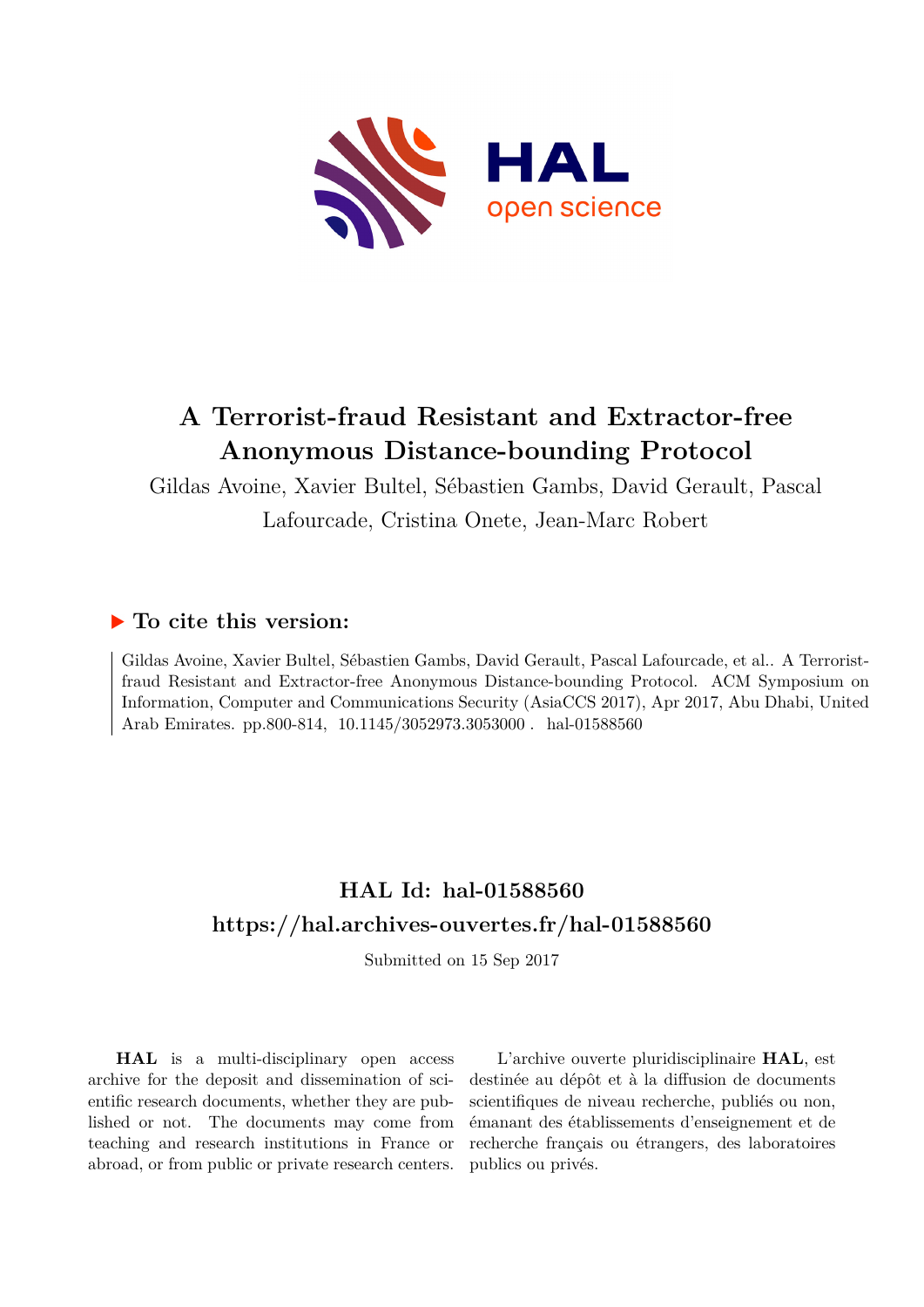# A Terrorist-fraud Resistant and Extractor-free Anonymous Distance-bounding Protocol<sup>∗</sup>

Gildas Avoine<sup>1</sup>, Xavier Bultel<sup>2</sup>, Sébastien Gambs<sup>3</sup>, David Gérault<sup>2</sup>, Pascal Lafourcade<sup>2</sup>, Cristina Onete<sup>1</sup>, and Jean-Marc Robert<sup>4</sup>

> 1 INSA/IRISA Rennes  $^{2}$ LIMOS, Université Clermont d'Auvergne  $3 UQAM$  Montréal  $4$ ETS Montréal

> > April 4, 2017

#### Abstract

Distance-bounding protocols have been introduced to thwart relay attacks against contactless authentication protocols. In this context, verifiers have to authenticate the credentials of untrusted provers. Unfortunately, these protocols are themselves subject to complex threats such as terrorist-fraud attacks, in which a malicious prover helps an accomplice to authenticate. Provably guaranteeing the resistance of distance-bounding protocols to these attacks is a complex task. The classical countermeasures usually assume that rational provers want to protect their long-term authentication credentials, even with respect to their accomplices. Thus, terrorist-fraud resistant protocols generally rely on artificial extraction mechanisms, ensuring that an accomplice can retrieve the credential of his partnering prover.

In this paper, we propose a novel approach to obtain provable terroristfraud resistant protocols without assuming that provers have any longterm secret key. Instead, the attacker simply has to replay the information that he has received from his accomplice. Based on this, we present a generic construction for provably secure distance-bounding protocols, and give three instances: (1) an efficient symmetric-key protocol, (2) a public-key protocol protecting the identities of the provers against external eavesdroppers, and finally (3) a fully anonymous protocol protecting the identities of the provers even against malicious verifiers trying to profile them.

# 1 Introduction

In recent years, contactless communications have become ubiquitous. They are used in access control cards, electronic passports, payment systems, and nu-

<sup>∗</sup>This research was conducted with the support of the FEDER program of 2014-2020, the region council of Auvergne, and the Digital Trust Chair of the University of Auvergne. This work was also funded by NSERC Discovery Grant.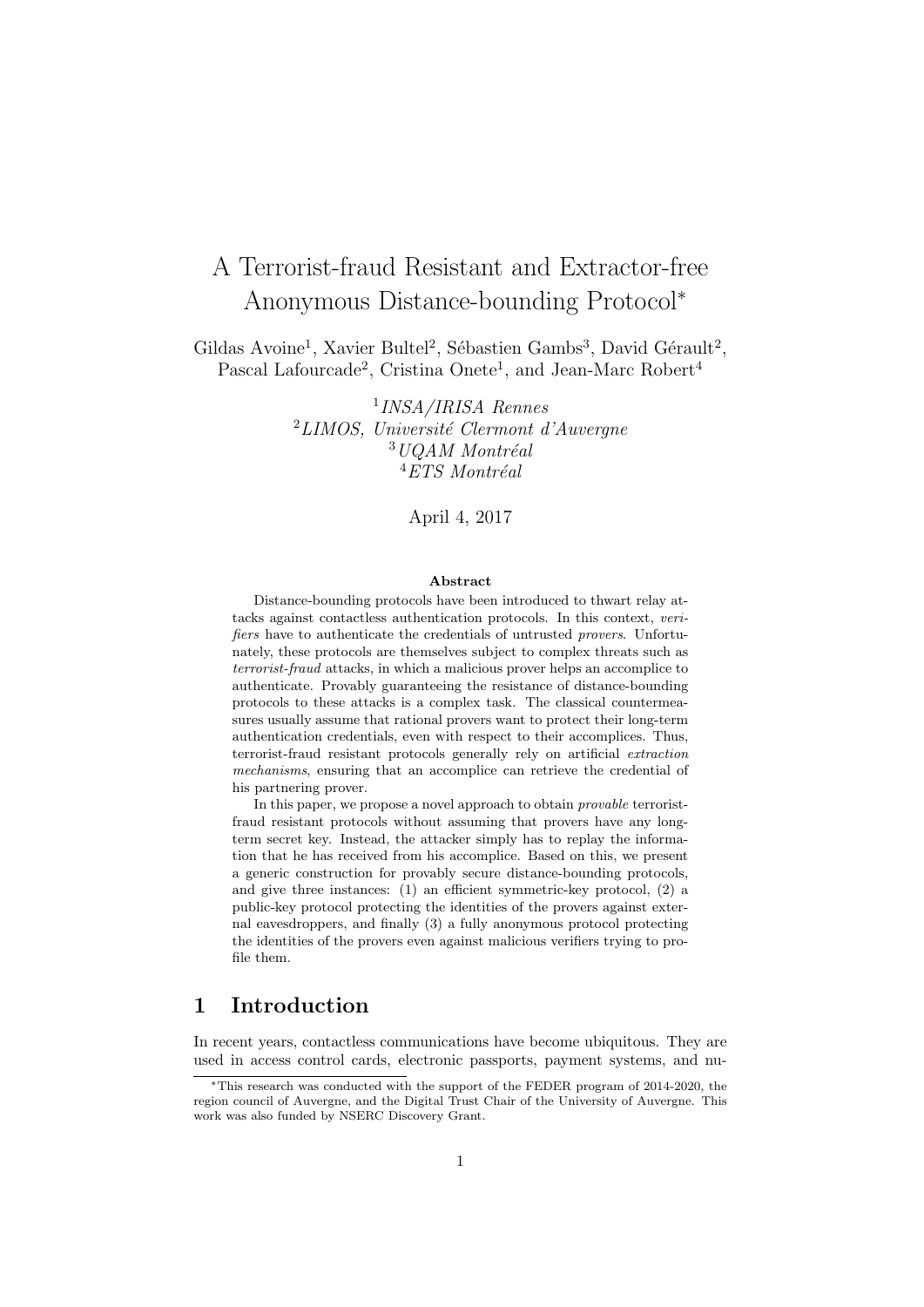merous other applications, which often require some form of authentication. In authentication protocols, the device to authenticate is typically an RFID tag, a contactless card or more and more frequently an NFC-enabled smartphone, acting as a prover. Before accessing some resources, this device has to authenticate to a reader, which plays the role of a verifier.

An important concern for contactless communications are relay attacks, in which an adversary forwards the communications between a prover and a verifier to authenticate [4]. These attacks cannot be prevented only by cryptographic tools and thus mechanisms ensuring the physical proximity between a verifier and a prover must be used. Distance-bounding (DB) protocols [10] have been proposed to allow the verifier to estimate an upper bound on his distance to the prover by measuring the time-of-flight of short challenge-response messages exchanged during time-critical phases. At the end of such a protocol, the verifier should be able to determine if the prover is legitimate and in his vicinity.

A typical scenario for contactless authentication devices is a public transport system in which users authenticate to access buses or subway stations through their NFC-enabled smartphones. The transportation company must deploy controls to prevent misuses of its system. A legitimate user might want to help a friend to use his credentials illegally for a single trip while he is not using them, which is known as a *terrorist fraud (TF)*. Nevertheless, this user would not accept that his friend uses them at will afterwards as the original user may get caught and accountable. This attack targets the transportation company. Another threat against DB protocol is a fraudster using the presence of a legitimate user to authenticate. This is known as a mafia fraud  $(MF)$  and targets the transportation company as well as the end user as he may have to pay for this extra fare. These two attacks are typical examples of relay attacks against contactless authentication protocols. Another important aspect for such a system is the protection of user privacy. Most users would not accept that their whereabouts can be tracked down by other users or by the transportation company itself due the wealth of personal information that can be inferred from such data. Another scenario could be the access to a restricted building. In this context, third parties may want to enter (MF attacks), or legitimate workers may want to help friends to access (TF attacks) the building. However, the verifier is not directly a threat against the privacy of workers.

In this paper, we propose a new approach for developing provably secure DB protocols resisting to all classical threats against such protocols. The novelty of our approach is that a prover can fully control the responses to the time-critical challenges and still prove his proximity. This is particularly appropriate for coping with terrorist-fraud attacks, since these selected responses can be reused by malicious parties, only if they have been helped by the prover beforehand. Moreover, this approach is more flexible than traditional countermeasures to TF attacks, which rely on extraction mechanisms  $(e, q, z$  gero-knowledge proofs, secret-sharing schemes or fuzzy extractors). Indeed, these mechanisms are more complex than the ones used in this paper and the DB protocols based on them require more elaborated proofs. Furthermore, these protocols rely on long-term secret keys, thus inherently exposing the privacy and the anonymity of the provers.

Note that the TF-resistance property is a concept that is hard to formalize and numerous attempts have been made [?, 5, 16, 25]. Far from claiming that the approach that we propose is the only viable alternative to attaining TF-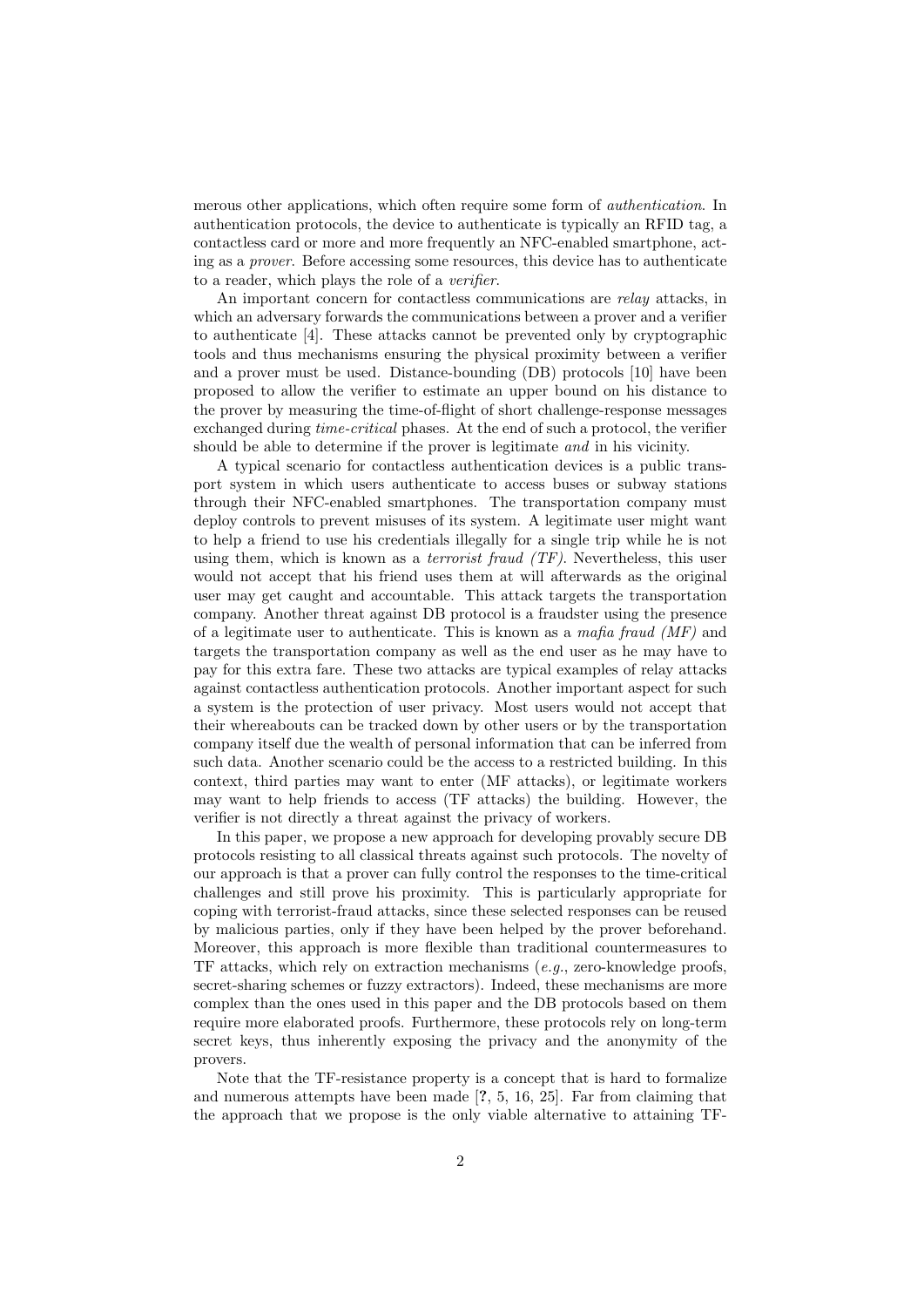resistance, our efforts expand the fundamental understanding of this problem and how to counter it in practice. Eventually, the best approach will emerge from all these attempts.

Our main contributions can be summarized as follows.

**Novel Approach**. The main contribution is to propose a new approach for provable TF resistance in which the prover can unilaterally select the binary responses used during the time-critical challenge-response phases. If a malicious prover transfers this information to his accomplice, the accomplice can then adapt and replay the information received for a new session. We therefore obtain an intuitive TF resistance proof without any artificial extraction mechanism. Surprisingly, this idea has not been considered so far in the literature. As shown in this paper, it can be used to design protocols achieving the simulation-based TF resistance notion [15], which is a stronger notion than the ones used for most existing TF-resistant protocols. Fortunately, even if the prover is responsible for selecting the response vectors, this impacts only slightly the other security properties of our protocols.

Generic Construction. The second is TREAD (for Terrorist-fraud Resistant and Extractor-free Anonymous Distance-bounding), which is a generic construction implementing the proposed approach. It can be instantiated in several ways including a lightweight symmetric-key protocol, a public-key protocol protecting the privacy of provers in the presence of eavesdroppers, and a protocol based on group signatures protecting the anony-mity of the provers even against malicious verifiers. The latter one can be used in the public transportation scenario, whilst the first two are more adapted to the scenario of the restricted-access building.

Extension of DFKO. As a final contribution, the DFKO framework [15] is extended to deal with *distance-hija-cking (DH)* attacks [14], in which a malicious prover tries to fool a verifier on their mutual distance, by taking advantage of nearby honest provers. This provides a framework to deal with all the potential attacks against DB protocols. The security of TREAD is proven in this extended framework.

We provide a comparative analysis of our results and other well-known solutions existing in the literature in Table 1. These results are grouped into three categories: best unproved protocols, best formally-proven protocols and best privacy-preserving formally-proven protocols.

TREAD compared favourably to the best published solutions. The instance based on the group-signature scheme is fully anonymous and provides TFresistance, in contrast to the solution presented in [18], while simply having to slightly relax the MF-resistance probability (from  $\left(\frac{1}{2}\right)^{n}$  to  $\left(\frac{3}{4}\right)^{n}$ , which forces the number of time-critical phases to at least double to achieve the same security level). In fact, it has the best security properties of any fully anonymous protocol without any artificial and inefficient extraction mechanism. It almost matches the TF, MF and distance-fraud (DF) resistance of the best proven solutions [7, 16] while providing full anonymity. Finally, the instance based on the public-key scheme achieves slightly less MF resistance than the Swiss-Knife protocol attains with a symmetric key. However, note that the Swiss-Knife protocol has not been formally proven. In fact, a minor attack has been presented against it [6].

Related Work. Since the introduction of DB protocols in 1993 by Brands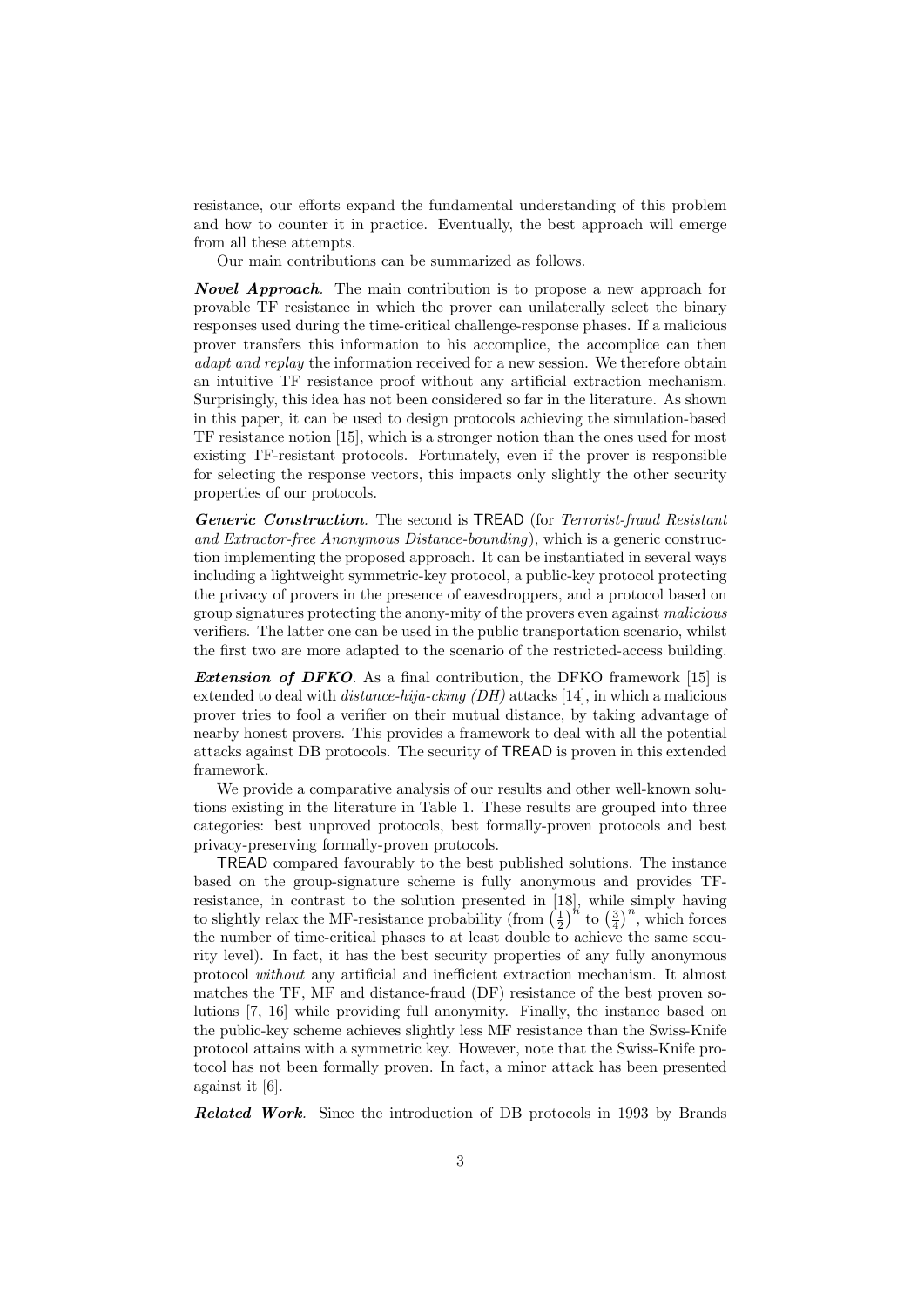Table 1: Comparison. TF denotes the terrorist-fraud resistance. The probabilities of successful mafia-fraud and distance-fraud attacks depend on the number n of time-critical rounds. P and A respectively denote privacy with respect to an eavesdropper and anonymity with respect to a malicious verifier. R denotes if a user can be revoked easily.

| Protocol                    | TF | MF                                                            | DF                                                                                                      | Р | А | R. |  |  |
|-----------------------------|----|---------------------------------------------------------------|---------------------------------------------------------------------------------------------------------|---|---|----|--|--|
| Not formally proven         |    |                                                               |                                                                                                         |   |   |    |  |  |
| Swiss Knife <sup>[20]</sup> |    |                                                               | $\frac{3}{4}$                                                                                           |   | x |    |  |  |
| Proven-security             |    |                                                               |                                                                                                         |   |   |    |  |  |
| SKI[7]                      |    | $\, n \,$<br>$rac{3}{4}$                                      | $\scriptstyle n$<br>$\frac{2}{3}$                                                                       | х | x |    |  |  |
| FO[16]                      |    | $\boldsymbol{n}$                                              | $\boldsymbol{n}$                                                                                        | x | x |    |  |  |
| Proven-security and privacy |    |                                                               |                                                                                                         |   |   |    |  |  |
| privDB[24]                  |    | $\, n \,$                                                     |                                                                                                         |   | x |    |  |  |
| GOR[18]                     |    | $\boldsymbol{n}$                                              | $\boldsymbol{n}$                                                                                        |   |   |    |  |  |
| PDB[1]                      |    | $\frac{1}{2}$ $\frac{1}{2}$ $\frac{1}{2}$<br>$\boldsymbol{n}$ | $\frac{3}{4}$ $\frac{4}{4}$ $\frac{3}{4}$ $\frac{4}{4}$ $\frac{3}{4}$ $\frac{4}{4}$<br>$\boldsymbol{n}$ |   |   |    |  |  |
| SPADE[12]                   |    | $\boldsymbol{n}$<br>$\frac{1}{20.37}$                         | $\boldsymbol{n}$                                                                                        |   |   |    |  |  |
| <b>TREAD</b>                |    |                                                               |                                                                                                         |   |   |    |  |  |
| Secret key                  |    | $\, n \,$<br>$rac{3}{4}$                                      | $\, n \,$<br>$\frac{3}{4}$                                                                              | x | x |    |  |  |
| Public key                  |    | $\pi$<br>$rac{3}{4}$                                          | $rac{3}{4}$<br>$\pi$                                                                                    |   | x |    |  |  |
| Group Signature             |    | $\pi$<br>$\frac{3}{4}$                                        | $\, n \,$<br>$\frac{3}{4}$                                                                              |   |   |    |  |  |

and Chaum [10], new threats have emerged against contactless communications. They can be classified depending on whether the adversary is an external entity or a legitimate but malicious prover. The former case includes attacks in which the adversary illegitimately authenticates, possibly using a far-away honest prover (Mafia Fraud), or in which the adversary plays against a simplified version of the protocol without any distance estimation (Impersonation Fraud). The latter case includes attacks featuring a legitimate but malicious prover who wants to fool the verifier on the distance between them (Distance Fraud), sometimes using the presence of an honest prover close to the verifier (Distance Hijacking). It also tackles a malicious prover who helps an accomplice authenticate (Terrorist Fraud). This attack is the most difficult one to characterize and counter.

The classical countermeasure against TF relies on the assumption that a malicious prover does not have enough trust in his accomplice to simply give him directly his authentication credentials (*i.e.*, any potential long-term secret key). TF resistance is generally implemented by making the authentication of the accomplice very difficult if the prover does not leak away a significant fraction of his long-term key. While intuitively achieving this objective is not difficult, *prov*ing that a protocol is TF resistant is problematic. So far, all the proofs proposed in the literature have relied on artificial mechanisms, such as trapdoors, secret leakage, secret sharing schemes and extractors. These mechanisms allow an accomplice to extract the long-term secret key of his companion prover if he can authenticate with a non-negligible probability. Thus, once the accomplice has retrieved this key, he can impersonate at will the targeted prover. Hence, these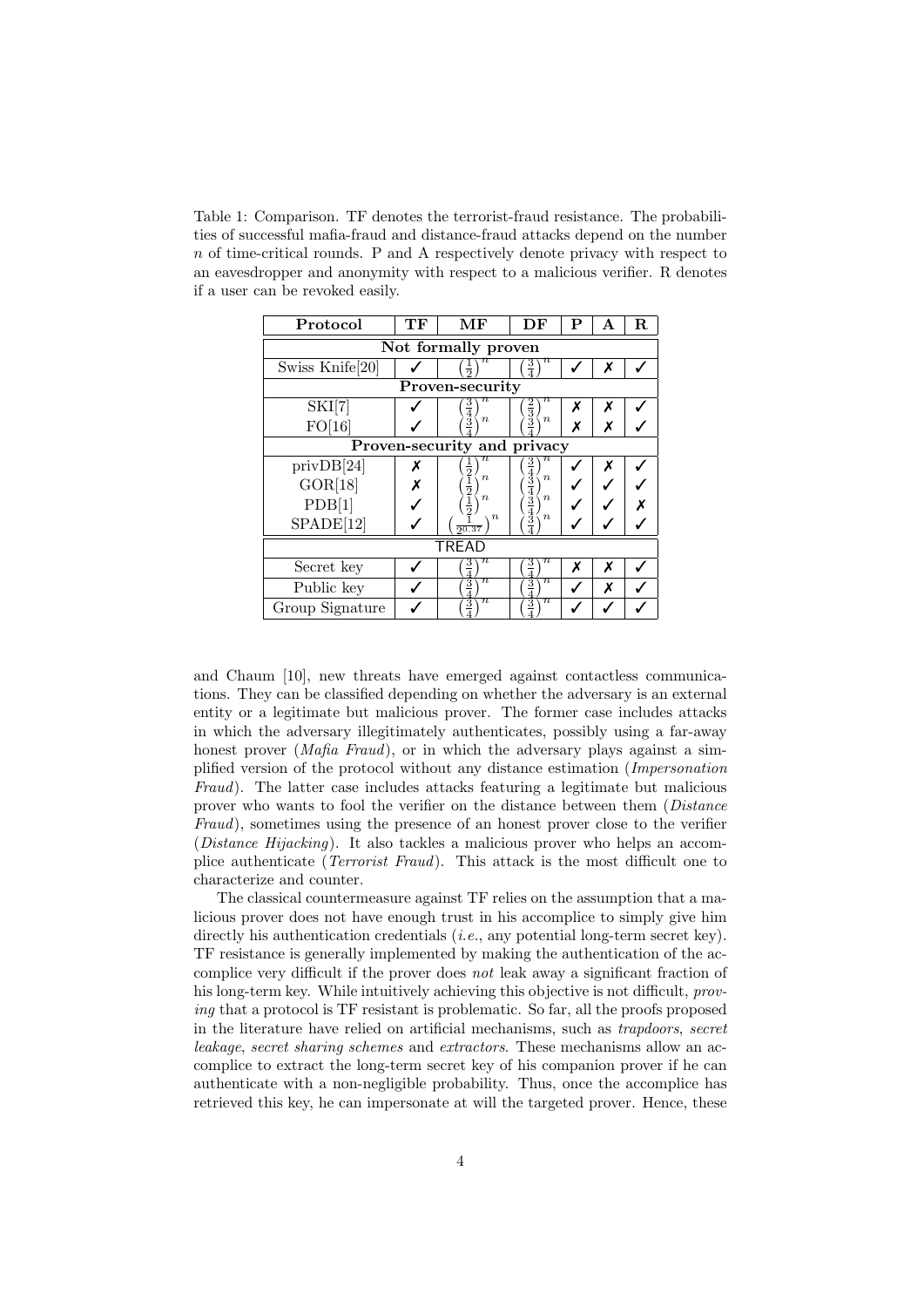artificial mechanisms are mainly used to deter rational provers from helping potential accomplices. For instance, Fischlin and Onete [16] proposed a special mode  $(i.e., a trapdoor)$  allowing the adversary to authenticate if he knows a targeted string close in terms of Hamming distance to the long-term secret key of the prover. Very recently, Bultel and co-authors [12] used the same approach to introduce SPADE, a fully anonymous TF-resistant protocol. Unfortunately in this case, there is a trade-off to set in the analysis of the MF and TF resistance probabilities. This trade-off balances the information given to the accomplice by the prover and the information inferred from the trapdoor, which leads to unusual resistance probabilities for some properties. An important drawback of this approach is that it does not support easily scattered verifiers. In such a case, the verifiers may have to share a common decryption key to respond to the trapdoor queries. Otherwise, the accomplice would be able to impersonate his partnering prover only with the given verifier, which is a threat that the prover may accept. Finally, in this solution, a malicious verifier is unfortunately able to replay the received information and impersonate a given prover, representing a major threat against the latter.

In their SKI protocols [5], Boureanu, Mitrokotsa and Vaudenay employed a leakage scheme allowing an adversary to retrieve the long-term secret key used several times by a prover. The same technique is reused in the  $DB_{opt}$ protocols [9]. Avoine, Lauradoux, and Martin [3] used a classical secret-sharing scheme to resist to terrorist frauds. Their approach consists in sharing the prover's long-term secret using a  $(n, k)$  threshold cryptographic scheme. Upon reception of a challenge, the provers should send a share back to the verifier. The key-point is that an accomplice must know all the shares to be able to successfully respond to any challenge, but then he could retrieve the prover's long-term secret. In this case, the challenges sent during the time-critical phase can no longer be binary messages and in addition the scheme neither considers distance fraud, nor addresses the privacy issue. Finally, Vaudenay [25] relied on extractor schemes to recover a string close to the long-term secret key from the view of all nearby participants after a TF attempt. These solutions depend on computationally-expensive primitives. Overall, TREAD has therefore a simpler analysis than any of these protocols with the same security properties. Furthermore, as these solutions rely explicitly on long-term shared secret keys, they present serious challenges for developing privacy and anonymity-preserving solutions.

While a lot of effort has gone into designing secure DB protocols, the research community has only recently investigated privacy issues linked to distance bounding. Considering the amount of information that can be inferred from the location history of an individual [17], protecting privacy becomes a critical issue for the wide acceptance of such technology. To address this concern, two aspects have to be considered: (1) the protection of the privacy of the provers with respect to eavesdroppers and (2) the protection of the anonymity of the provers with respect to curious verifiers.

Anonymous DB protocol against external adversaries has been introduced recently [19]. Gambs, Onete, and Robert [18] extended this notion to deal with honest-but-curious and malicious verifiers, which represent a threat against the privacy of the legitimate provers as they might profile provers by linking their authentication sessions. The authors proposed an extension of the HPO protocol [19] in which the provers are managed as a group. Though they addressed the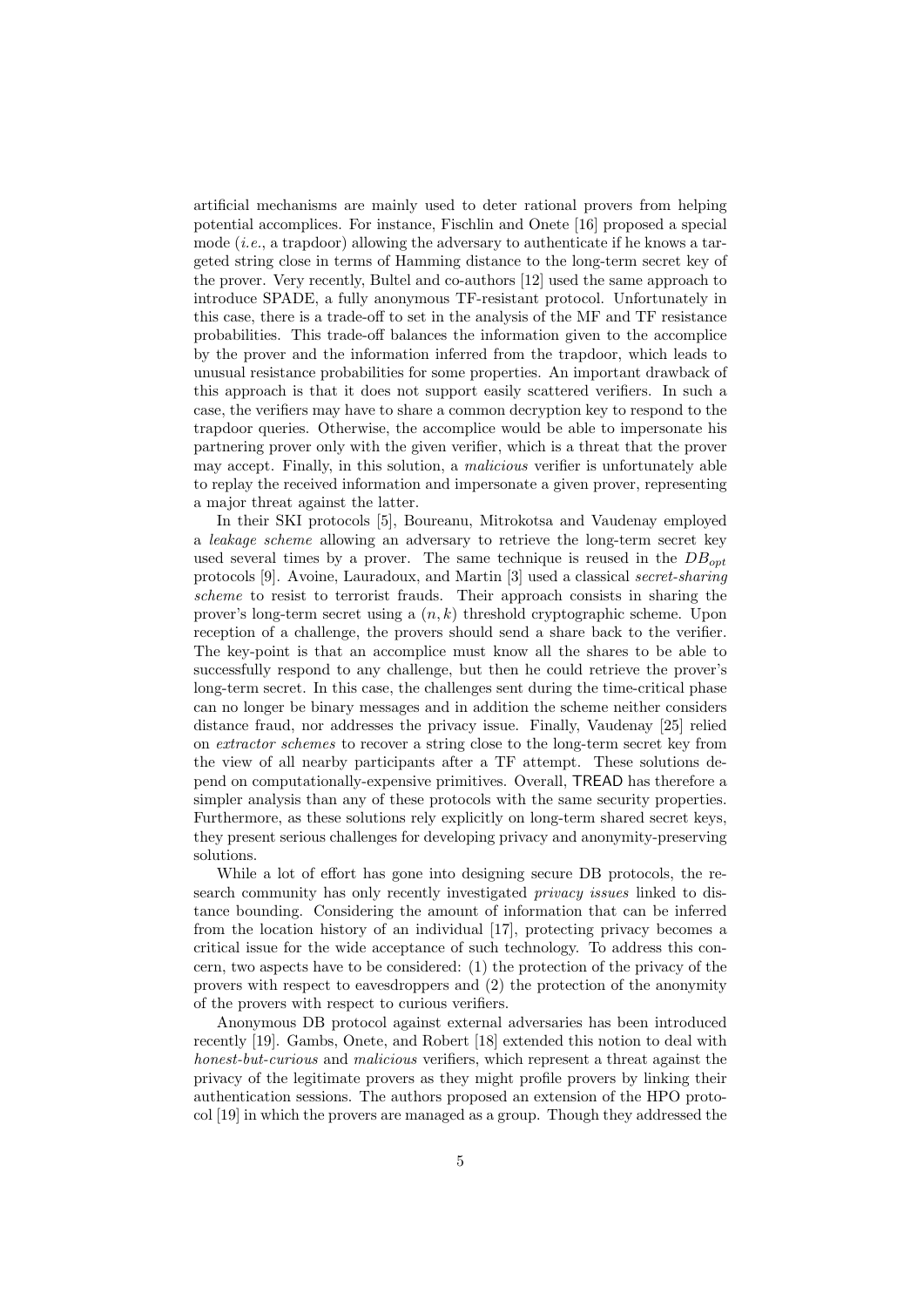classical MF, DF and IF attacks, they did not at consider TF. Recently, Vaudenay [24] proposed a generic solution to add the privacy property to DB protocols with respect to external eavesdroppers, which relies on an authenticated keyexchange added on top of a one-time secure DB protocol. Unfortunately, it does not provide TF resistance nor anonymity against honest-but-curious or malicious verifiers.

Finally, Ahmadi and Safavi-Naini [1] gave a TF-resistant DB protocol PDB, which protects the anonymity of the prover, by fixing the weaknesses of the DBPK-log protocol [13]. Hence, the prover shows with a classical zero-knowledge proof that he possesses the secret key used during the protocol and its signature issued by a trusted authority. Unfortunately, this solution does not permit to revoke the credential of a specific prover without adding too much complexity and damaging the robustness of the overall scheme. In particular, since the authentication is supposed to be anonymous, there is no way to distinguish whether a session uses a given stolen secret key or not. Compared to this protocol, TREAD guarantees the anonymity of its users through a group signature scheme. This enables an efficient management of users (*i.e.*, adding and revoking users) and a clear separation of duties (e.g., adding, revoking and lifting the anonymity of a prover can be done by separate authorities).

Note that overall more than forty DB protocols have been proposed since 1993. Unfortunately, based on a recent survey [11] only few of them have not been broken yet. We refer the reader to this paper for more details.

**Outline.** In the next section, we describe our generic construction providing TF resistance and three of its possible instantiations. Then in Section 3, we introduce the different security models and then prove the essential security properties of our construction before concluding in Section 4.

## 2 The TREAD instantiations

In this section, we present TREAD, a generic construction, which encompasses all the desirable properties of a secure DB protocol. To counter terrorist-fraud attack, the usual strategy is to ensure that if a malicious prover gives his accomplice both responses for a given challenge, he can recover one bit of the prover's long-term secret key  $x$  as shown in Figure 1. If the accomplice is able to authenticate with a non-negligible probability, he probably knows a large part of  $x$  and can use it to retrieve the full secret through the available extraction mechanism. Thus, any rational prover should not accept to go that far. Even though intuitively clear in general, the security of such approach is hard to prove formally. Our approach aims at avoiding this pitfall.

#### 2.1 The Generic Construction TREAD

TREAD requires as building blocks an IND-CCA2-secure encryption scheme E (either symmetric-key or public-key) and an EUF-CMA-secure signature scheme S. The instantiations gradually move from a computationally-efficient symmetric protocol to a prover-anonymous one, in which a secure group-signature scheme is required.

As shown in Figure 2, our scheme relies on strong design choices. Our first design choice is to enable a prover to choose the values of the response strings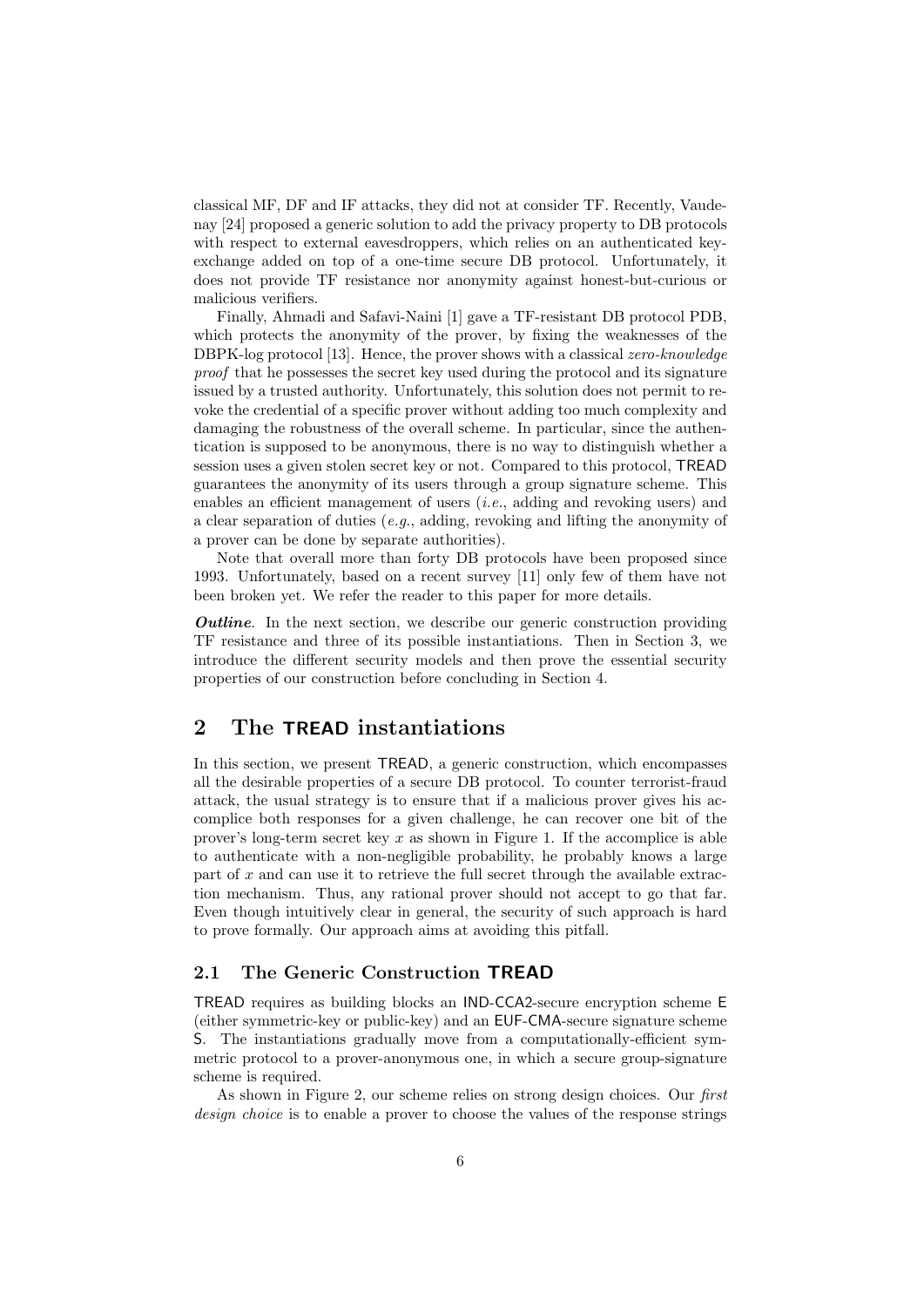| Verifier $V$                            |                                            | Prover P                                                                                                    |  |
|-----------------------------------------|--------------------------------------------|-------------------------------------------------------------------------------------------------------------|--|
|                                         | shared secret key: x                       |                                                                                                             |  |
| $NV \overset{\$}{\leftarrow} \{0,1\}^n$ | NP                                         | $NP \overset{\$}{\leftarrow} \{0,1\}^n$                                                                     |  |
|                                         | N V                                        |                                                                                                             |  |
|                                         | $\alpha = PRF_x(NP, NV)$<br>for $i=0$ to n |                                                                                                             |  |
| Pick $c_i \in \{0, 1\}$                 |                                            |                                                                                                             |  |
| Start clock                             | $c_i$                                      | $r_i = \begin{cases} \alpha_i & \text{if } c_i = 0 \\ \alpha_i \oplus x_i & \text{if } c_i = 1 \end{cases}$ |  |
| Stop clock                              | $r_i$                                      |                                                                                                             |  |

Figure 1: The classical countermeasure against terrorist fraud: if the prover gives both possible responses, *i.e.*  $\alpha_i$  and  $\alpha_i \oplus x_i$  to his accomplice for a given  $c_i$ , he leaks one bit of his long-term authentication secret x. Note that PRF is a pseudorandom function keyed with  $x$ .

 $\alpha$  and  $\beta$ , which he then sends signed and encrypted in his initial message e to the verifier. The encryption hides these values from an eavesdropper, but they can be used by the prover (or a TF accomplice) to replay the protocol. In addition, a malicious verifier could also do the same and replay the information against another verifier. The verifier simply responds to the initial message with a random binary string  $m$  to prevent trivial DF attacks in which a malicious prover selects  $\alpha = \beta$ . During the time-critical phases, the response to challenge  $c_i$  is computed as  $\alpha_i$  if  $c_i = 0$  and  $\beta_i \oplus m_i$  otherwise.

Most existing DB protocols do not enable the prover to generate the response strings  $\alpha$  and  $\beta$ , due to the fact that provers are potentially malicious and may attempt to cheat by selecting convenient values. Hence, these strings are usually computed as the output of a pseudo-random function (PRF) on nonces selected independently by the verifier and the prover. Unfortunately, this is not sufficient to prevent provers from influencing the values  $\alpha$ || $\beta$  [6, 11]. Indeed as mentioned earlier, there is a potential attack against the Swiss-Knife protocol [20] based on the use of a weak PRF [6].

Our first design choice is motivated by a simple observation. If a malicious prover can control the PRF in some cases, we can further assume that he chooses the response strings. If a protocol can thwart such provers, it should a fortiori resist to provers only manipulating the PRF.

A Novel Approach. Our second design choice is to allow for limited replays to achieve stronger TF resistance. This is a fundamental shift compared to approaches existing in the distance-bounding literature. More precisely, our strategy is not to force the prover to leak his secret to his accomplice. Rather, we design the protocol such that, if the prover helps his accomplice to authenticate, the latter can simply *replay* this information in future sessions. The difficulty is to ensure that only TF accomplices benefit from this strategy, and not regular external Man-in-the-Middle (MiM) adversaries.

In our construction, anyone knowing proper responses corresponding to a given initial message  $e$  (which is authenticated and encrypted by the prover, and remains opaque to a MiM adversary) can *adapt* them to any new string  $m$ generated by the verifier. This seems to go against the intuition that authentication protocols need to ensure freshness (usually through a verifier-generated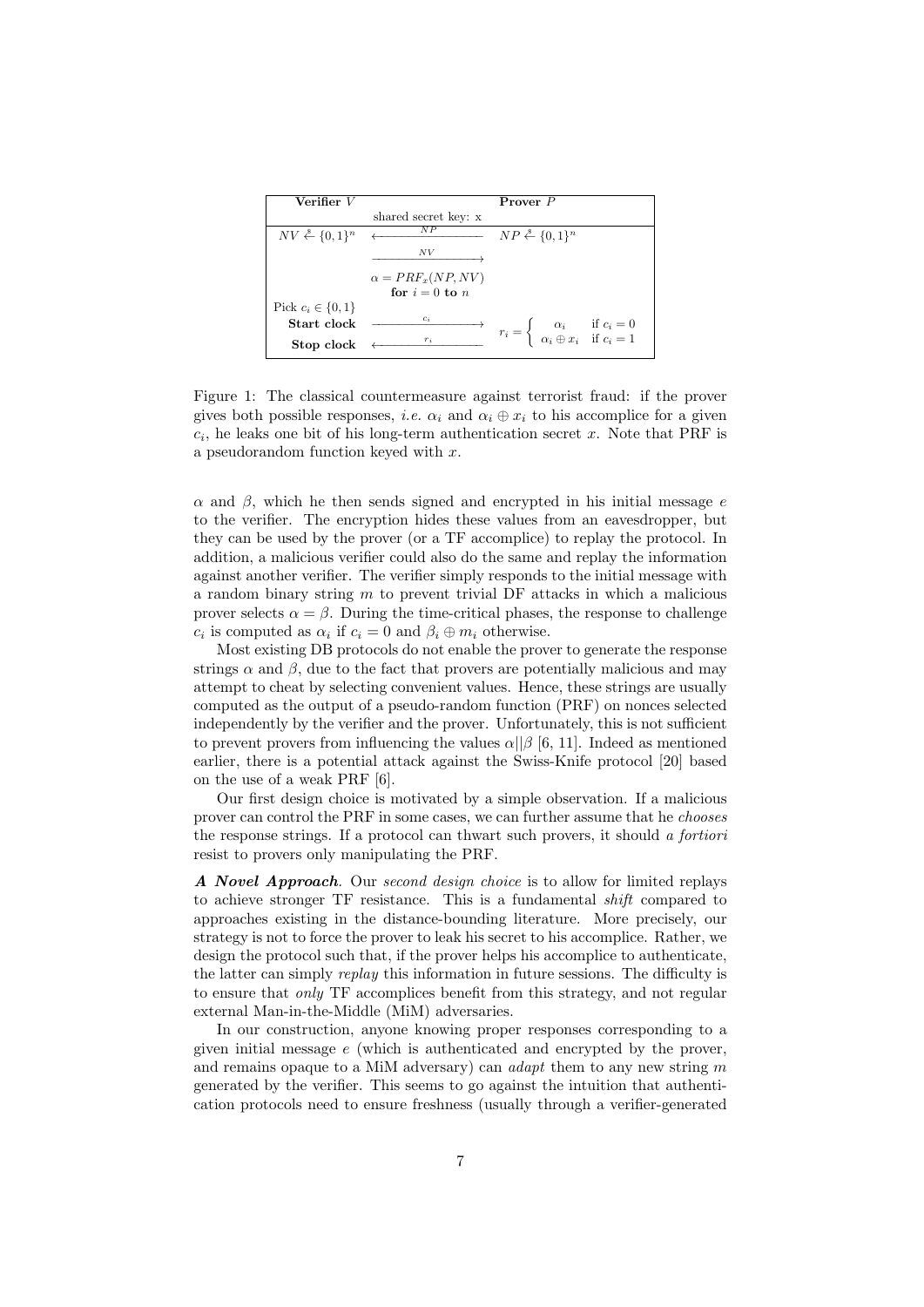nonce) to prevent replay attacks. Indeed, a MiM adversary can observe a session and learn about half the responses corresponding to a specific e. Then, he may replay  $e$  and the responses that he knows. However, this adversary must still guess on average  $\frac{n}{2}$  values, which he can only do with negligible probability.

The counter-intuitive second design choice has interesting implications with regards to TF-resistance. Consider the scenario in which an accomplice is helped by a malicious prover to authenticate. If the accomplice replays the initial message  $e$  in a latter session, he would be able to adapt the information given by the prover, which allows him to re-authenticate without the help of the prover with at least the same probability as in the first attempt. Moreover, if this probability is non-negligible, he is even able to *amplify* it in such a way that, after a polynomial number of interactions with the verifier (without the prover), he gains the ability to impersonate the prover with an overwhelming probability.

Based on our design choices, we propose our generic construction TREAD. It can be instantiated with a public identity  $(\mathsf{idpub}(P))$  in the classical nonanonymous case (in which the private identity  $\mathsf{idprv}(P)$  is useless and can be set to *null*) or with a private identity ( $\mathsf{idprv}(P)$ ) in the private and the anonymous settings (in which the public identity must be set to *null*). More details are given in the next section. These identities are used (among other things) to retrieve the corresponding decryption/verification keys.



Figure 2: Our generic and provably secure DB construction TREAD built from an IND-CCA2-secure encryption scheme E and an EUF-CMA-secure signature scheme S. We use || for the concatenation operation.

Definition 1 (TREAD). The construction TREAD is composed of five algorithms and parametrized by an IND-CCA2-secure encryption scheme E, an EUF-CMAsecure signature scheme S, as well as a definition for  $\text{idprv}(\cdot)$  and  $\text{idpub}(\cdot)$  and a distance bound  $d_{\text{max}}$  such that messages cover this distance within a time  $\frac{t_{\text{max}}}{2}$ .

 $DB$ .gen( $1^{\lambda}$ ) is the algorithm run by an honest party, setting up the encryption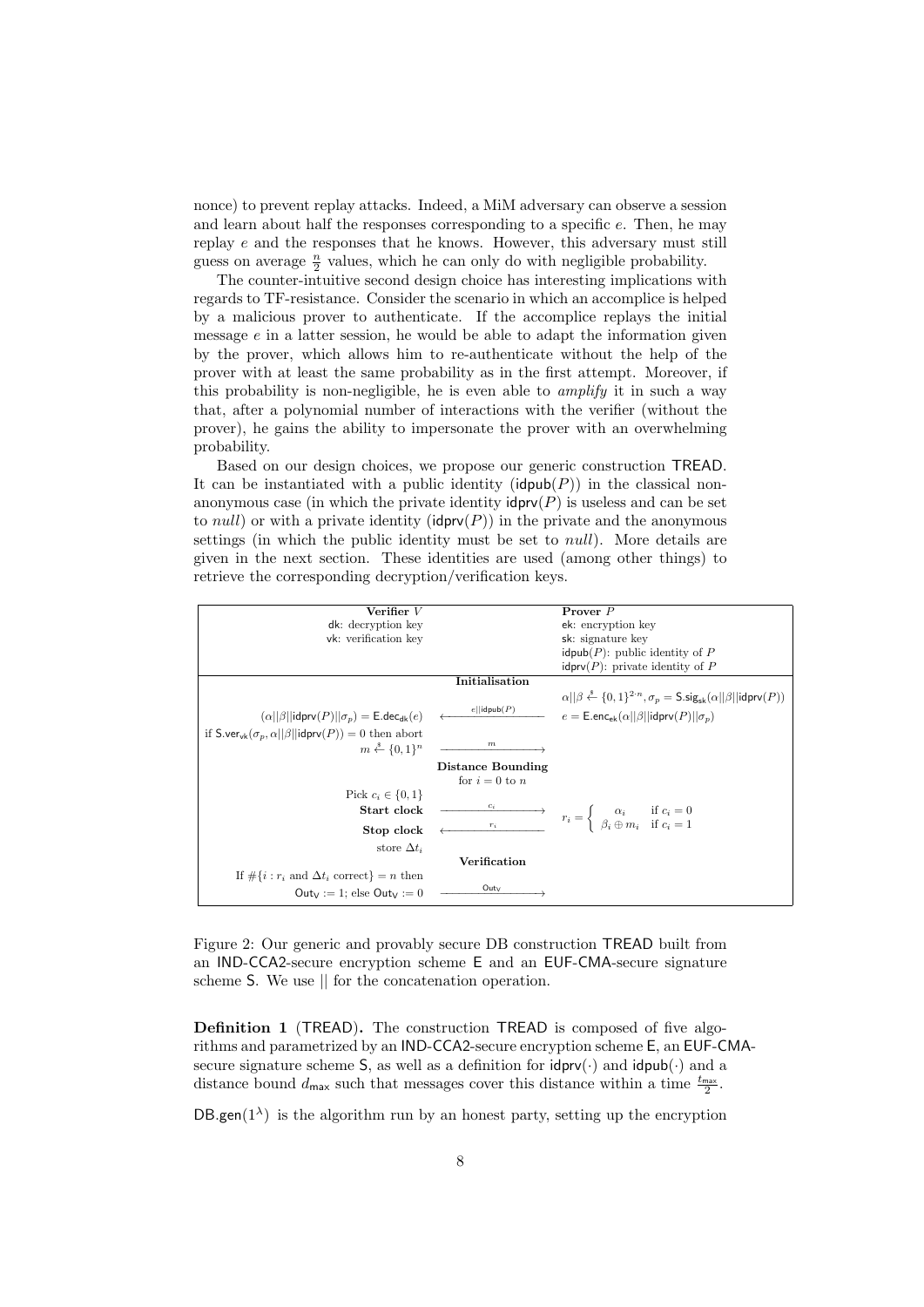scheme E and the signature scheme S for a security parameter  $\lambda$ . It returns the number of the time-critical phases n, which is a function of  $\lambda$ .

- DB.prover(ek,sk) is the algorithm executed by the prover described in Figure 2. The prover starts by drawing a random value  $\alpha || \beta$  from the uniform distribution on  $\{0,1\}^{2\cdot n}$ . Then, he computes a signature  $\sigma_p$  on it with  $\text{S}.sig_{\text{sk}}(\alpha||\beta||\text{idprv}(P)).$  Afterwards, he generates  $e = \text{E.enc}_{\text{ek}}(\alpha||\beta||\text{idprv}(P)||\sigma_p)$ and sends  $e||i\phi(\mathbf{p})$ . Finally, during the *n* time-critical phases, he receives a challenge bit  $c_i$  and responds with  $r_i = (\alpha_i \wedge \neg c_i) \vee ((\beta_i \oplus m_i) \wedge c_i).$
- DB.verifier(ID, dk, vk, UL, RL) is the algorithm executed by the verifier interacting with a prover identified as ID. Depending on the context, this identifier can be directly the identity of a prover ( $\mathsf{idpub}(P)$ ), but it can also be the name of a group  $(\text{idprv}(P))$  for anonymous authentication. Moreover depending on the context, the verifier has access to the lists of legitimate provers UL and revoked ones RL. He expects an initial message e and deciphers it as  $(\alpha||\beta||\text{idprv}(P)||\sigma_p) = \text{E-dec}_{\text{dk}}(e)$ . If  $\sigma_p$  is invalid (*i.e.*, S.ver<sub>vk</sub>( $\sigma_p$ ,  $\alpha$ ||β||idprv(P)) = 0), the verifier aborts. Otherwise, he picks a random bit string m from the uniform distribution on  $\{0,1\}^n$  and sends it. Afterwards, during the n time-critical phases, he generates a random bit  $c_i$  from a uniform distribution, starts his clock, sends  $c_i$ , gets back  $r_i$ , stops his clock and stores the corresponding time  $\Delta t_i$ . Finally, he verifies that (1)  $\Delta t_i \leq t_{\max}$  and (2)  $r_i = (\alpha_i \wedge \neg c_i) \vee ((\beta_i \oplus m_i) \wedge c_i)$ , for all  $i \leq n$ . If these conditions hold, he sends an accepting bit  $Out_V = 1$ , while otherwise he sends  $\mathsf{Out}_V = 0$ .
- DB.join(ID, UL) is the algorithm to register a new prover with identifier ID in the list UL. It returns the keys (ek, dk) for E and (sk, vk) for S. Depending on the primitives E and S, dk and vk may be public or private, and can sometimes be equal respectively to ek and sk.
- DB.revoke(ID, UL, RL) is the algorithm to revoke a legitimate prover with identifier ID in UL and transfer him to the revoke list RL.

These last two algorithms depend heavily on the instance of the protocol and are described in more details in the following section. Note that TREAD adopts the *sign-then-encrypt* paradigm instead of the more usual *encrypt-then-sign*. If the latter approach were used, an eavesdropper would be able to infer easily the identity of any prover, by simply verifying the signature on the message  $e$  with all the public keys listed in UL. The security is nonetheless preserved, at the cost of using an IND-CCA2 secure encryption scheme.

#### 2.2 Instantiations

Our instantiations go from a computationally-efficient sym-metric-key protocol to a prover-anonymous one.

Efficient symmetric-key scheme. Computational efficiency is critical for the design of DB protocols as they are usually used in resource-limited devices. To obtain an optimal construction, TREAD can be instantiated with an IND-CCA2 symmetric-key encryption scheme SKE and an EUF-CMA messageauthentication code scheme MAC. In this case, the public identity  $\mathsf{idpub}(P)$  is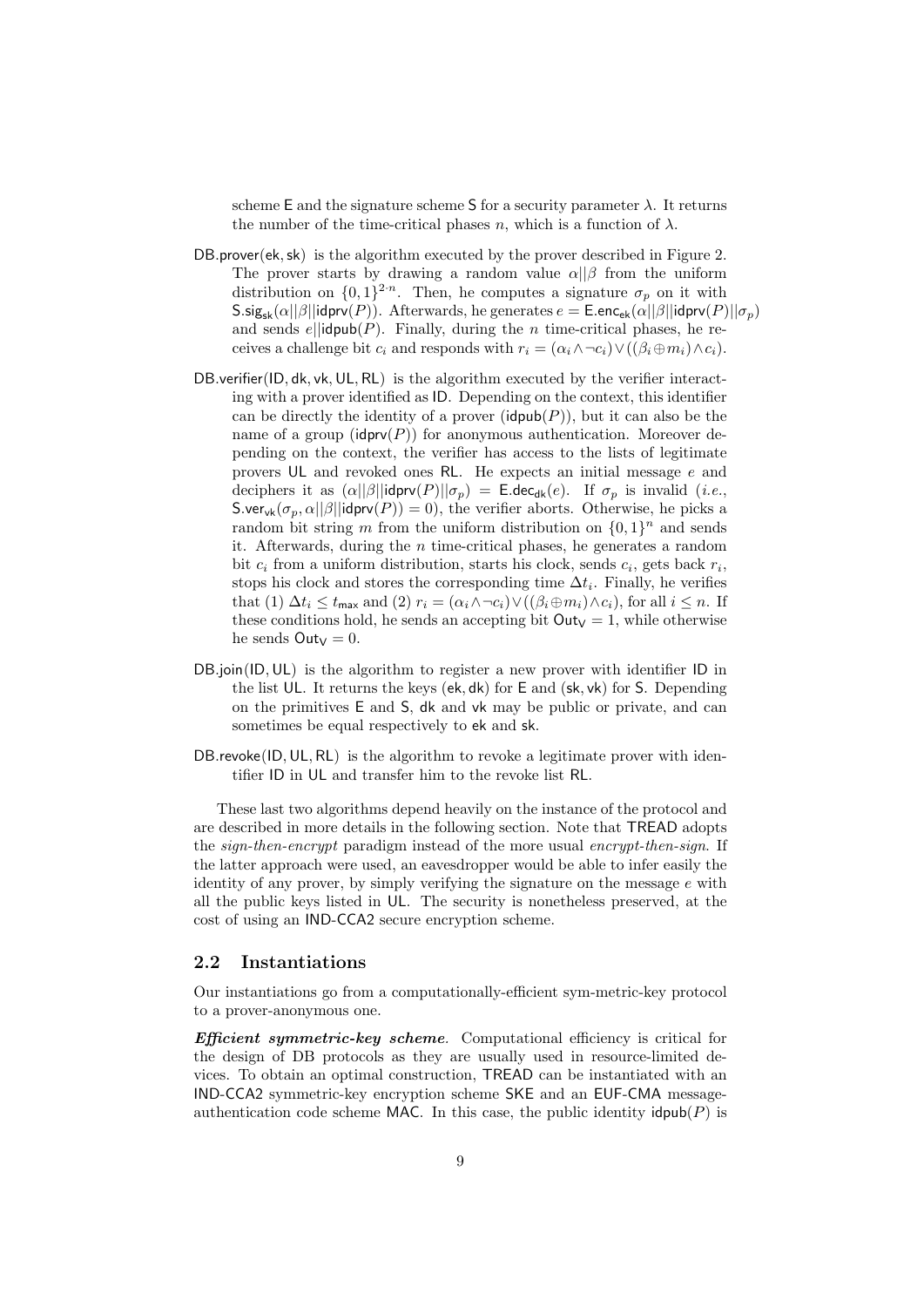the identity of the prover and the private identity  $\mathsf{idprv}(P)$  is set to *null*. Since SKE and MAC are symmetric, we have  $ek = dk$  and  $sk = vk$ . Thus, the prover and the verifier have the same *symmetric* key  $k = (ek, sk)$ . In this construction, the verifiers have access to a private list UL containing all the secret keys of legitimate provers. An authority should add any prover in the private list UL or in the revokation public list RL.

**Prover privacy and public-key encryption.** In applications such as contactless payment schemes, shared secret keys cannot be used. Thus, with the emergence of NFC-enabled smartphones, public-key DB protocols are crucial.

TREAD can be instantiated with an IND-CCA2 public-key encryption PKE and an EUF-CMA digital signature scheme S-SIG. In this case, the public identity  $\mathsf{idpub}(P)$  is set to *null*, and the private one  $\mathsf{idprv}(P)$  is the identity of P (or his verification key). The keys ek and dk are respectively the public and the private keys of the verifier, and sk and vk are the (private) signature key and the (public) verification key of the prover. With such a protocol, two sessions by the same user are not linkable for an external eavesdropper as the only information sent about the prover's identity is encrypted with the public-key of the verifier. However, verifiers have the power to link sessions. In this construction, the verifiers have access to a public list UL containing the public keys of legitimate provers. An authority should add any prover in the public list UL or in the revokation public list RL.

**Prover anonymity and group signature.** TREAD can be used to provide full prover-anonymity with respect to a malicious verifier. As profiling users is now common, it is crucial to develop anonymity-preserving DB protocols. Both prover anonymity and revocability can be achieved by instantiating TREAD with an IND-CCA2 public-key encryption scheme PKE and a revocable group signature scheme G-SIG. In this case, the public identity  $\mathsf{dpub}(P)$  is set to *null*, and the private identity  $\mathsf{idprv}(P)$  is set to the identity of the group  $\mathsf{ID}_G$ . Independent groups may coexist but prover-anonymity with respect to the verifier is only guaranteed up to a prover's group. The keys ek and dk are respectively the public and private keys of the verifier, sk is the prover's signing key and vk is the public group verification key. Group signature schemes allow a user to anonymously sign on behalf of a group he belongs to. Hence, the verifier can check if the prover belongs to the claimed group, but cannot identify him precisely nor link his sessions. In this scenario, the join and revoke algorithms take their full meaning.

Let (gpk, msk) be the group/master key pair of the group signature scheme G-SIG. Then,

- DB.join<sub>msk</sub>(ID, gpk, UL) returns a prover signing key sk<sub>ID</sub> for  $P_{\text{ID}}$ . It also outputs a value  $reg_{ID}$  and adds  $P_{ID}$  to UL.
- DB.revoke<sub>msk</sub>(ID, gpk, RL, UL) computes the logs rev<sub>ID</sub> for  $P_{\text{ID}}$ , using reg<sub>ID</sub> and msk, and moves  $P_{\text{ID}}$  from UL to RL.

## 3 Models and Security Proofs

In this section, we describe the models for defining DB protocols and to characterize the classical threats against these protocols. Then, we prove the main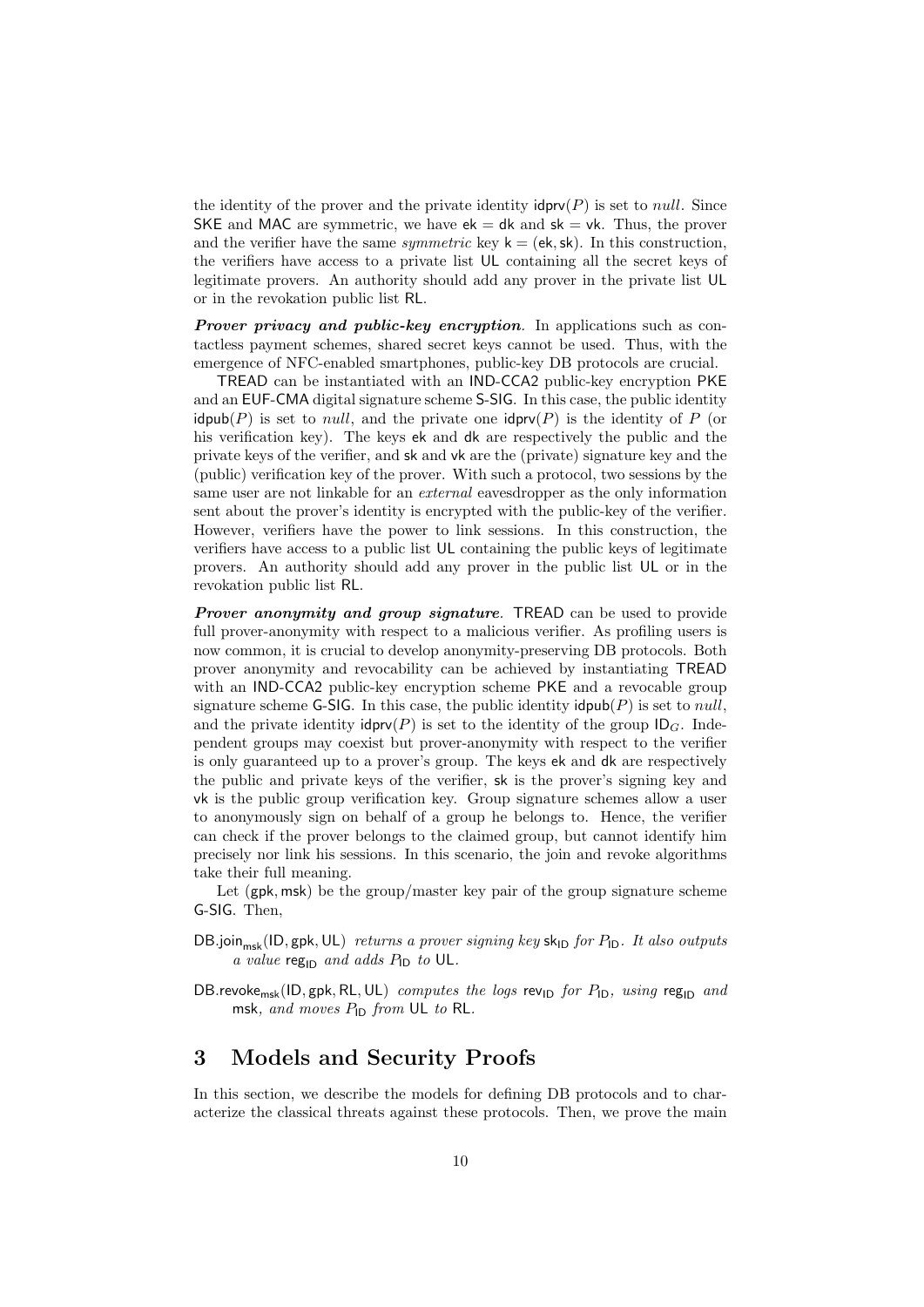security properties of the instantiations of our TREAD construction.

#### 3.1 Formal Security Models

To the best of our knowledge three security models exist for distance bounding: the original one by Avoine and co-authors  $[2]$ , the second one by Dürholz, Fischlin, Kasper and Onete [15] (DFKO), and the last one by Boureanu, Mitrokotsa and Vaudenay [5]. In this paper, we use the DFKO model and its extension for a strong TF-resistance notion (SimTF) proposed by Fischlin and Onete [16]. The DFKO model is even extended to deal with DH attacks [14]. Finally, we introduce the privacy and anonymity models derived from the work of Gambs, Onete and Robert [18]. These models are compatible with the proposed extension of the DFKO model and rely on classical security definitions given in Appendix A.

Distance-Bounding Protocols. DB protocols are interactive protocols running between two participants. The objective of the *prover*  $P$  is to prove to the verifier V that he is legitimate and located at a distance at most  $d_{\text{max}}$ . The participants interact during rounds, defined as sequences of messages. For some of these rounds, the verifier uses a clock to measure the time elapsed between the emission of a challenge  $c_i$  and the reception of the corresponding response  $r_i$ . These back-and-forth rounds are referred to as  $time-critical$  rounds while otherwise they are refer to as slow phases. In most protocols, the DB phase of a protocol is composed of either  $n$  independent time-critical rounds or only one combined time-critical round. Having measured the elapsed time at the end of each time-critical round, the verifier then compares this value to a threshold  $t_{\text{max}}$  associated with the maximal allowed distance  $d_{\text{max}}$ . If at least one of these tests fails, the prover will not be considered in the vicinity of the verifier.

The verifier is assumed to behave honestly during the authentication of a prover. However, he may try to lift the anonymity of a prover if this is possible. In such a case, the verifier may try to link sessions to a given prover. Additionally, provers can potentially behave maliciously and attempt to fool the verifier, either by themselves or by using (voluntary or unwilling) accomplices.

Adversary Model. In this DFKO model, an adversary can interact with provers and verifiers in three kinds of sessions:

- Prover-verifier sessions, in which he observes an honest execution of the protocol between a prover and a verifier.
- Prover-adversary sessions, in which he interacts with a honest prover as a verifier.
- Adversary-verifier sessions, in which he interacts with a legitimate verifier as a prover.

Each session is associated with a unique identifier sid.

The adversaries are defined in terms of their computational power  $t$ , the number of prover-verifier sessions  $q_{obs}$  they may observe, the number  $q_v$  of adversaryverifier sessions and the number  $q<sub>p</sub>$  of prover-adversary sessions they initiate, and their winning advantage for the corresponding security games.

To capture the notion of relays, the DFKO framework uses an abstract clock keeping track of the sequence of the adversary's actions. It is given as a function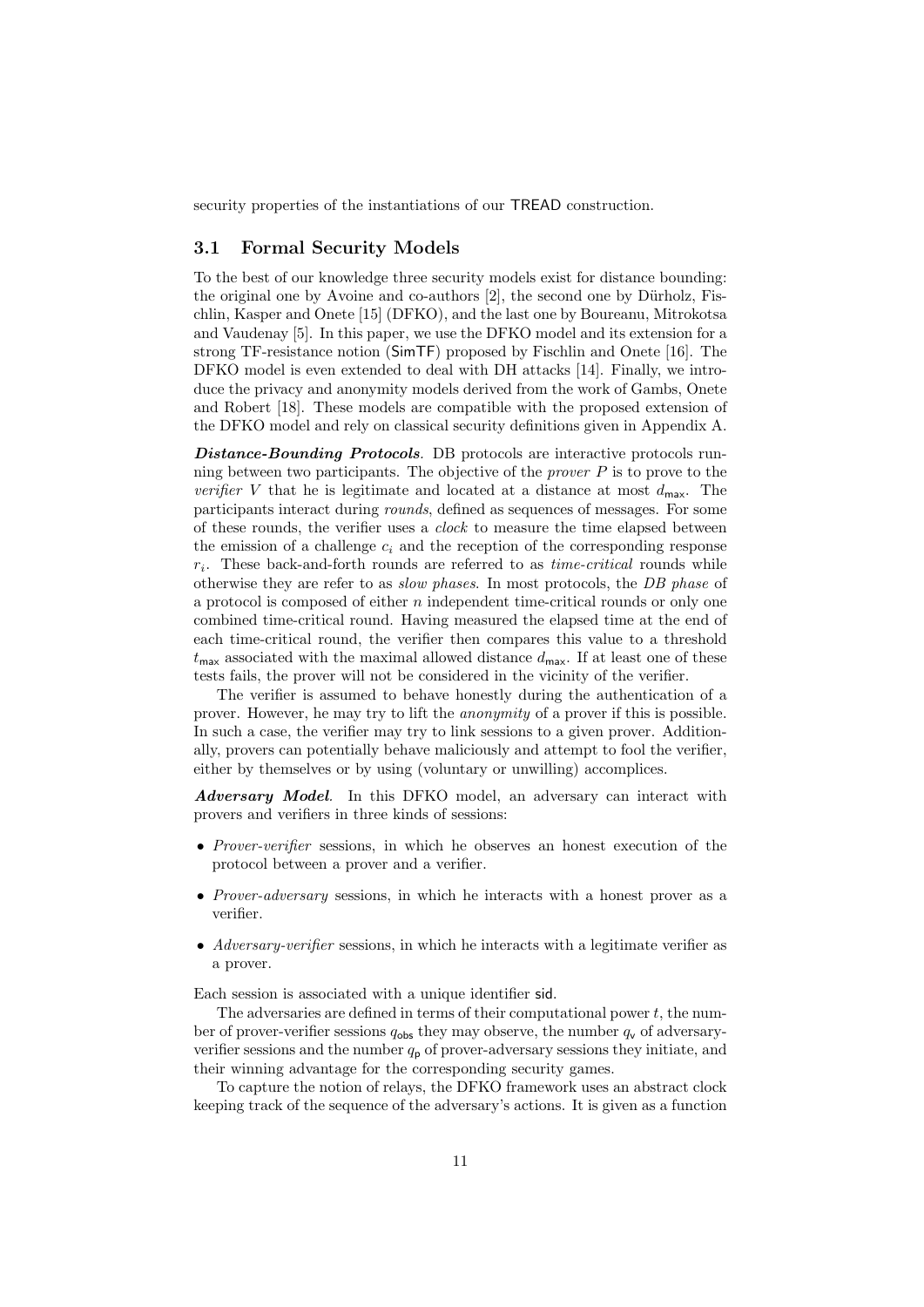marker :  $\mathbb{N} \times \mathbb{N} \to \mathbb{N}$ , such that marker $(\cdot, \cdot)$  is strictly increasing. It can be used to define tainted time-critical rounds. This indicates that an attack scenario is ruled out by definition, due for instance to the verifier's ability to detect pure relays through his accurate clock. More precisely, an adversary cannot win a game in a tainted session. In the following definitions,  $\Pi_{\rm sid}[i,\ldots,j]$  denotes a sequence of messages  $(m_i, \ldots, m_j)$  exchanged during the session sid of the protocol.

Following the terminology introduced by Vaudenay [23] and later re-used to define prover-anonymity [19], if an adversary is assumed to know the final result of an authentication session (*i.e.*, accept or reject), he is said to be *wide*, while otherwise he is *narrow*. Orthogonally, if the adversary may never corrupt provers, he is considered to be weak while if a corruption query is only followed by other such queries, the adversary is *forward*. Finally, if there is no restriction on the corruption queries, the adversary is said to be *strong*. In this paper, we consider the strongest adversary model possible, namely wide-strong adversaries.

Security analysis. We give the proofs of the main properties of our construction: (1) TF resistance, (2) MF resistance, (3) DH resistance (implying DF resistance), (4) prover privacy and finally (5) prover anonymity. In the context of this paper, the last property is the strongest one as it protects the privacy of the provers against the verifiers themselves.

The slow-phase impersonation-security threat is discarded in our analysis [15]. This notion has been introduced for resource-limited provers and states that the authentication of a prover should be difficult even if only a reduced number of time-critical rounds is supported. It is relatively ambiguous and makes slow-phase impersonation resistance hard to achieve. Furthermore, having multiple rounds of communication is no longer a problem for contactless devices, which are faster and more efficient in their interactions. Therefore, we believe that the need for slow-phase authentication is no longer a constraint for the design of DB protocols.

Game structure. The threat models are represented as security games involving an adversary  $A$  and a challenger simulating the environment for him. All these game-based proofs start with the challenger building the simulation environment using  $DB$ .gen( $1^{\lambda}$ ). For clarity, this step is omitted in their descriptions. The adversary interacts with the simulated environment through oracles that he is allowed to run concurrently. These include a prover oracle (for proveradversary sessions), a verifier oracle (for adversary-verifier sessions) as well as a session oracle to simulate an honest exchange between the prover and the verifier. The challenger may have to simulate the following oracles:

Verifier runs the protocol DB.verifier(ID, dk, vk, UL, RL).

Prover( $\cdot$ ) runs the protocol DB.prover(ek, sk).

- Session( $\cdot$ ) returns the transcript of a new honest run of the protocol DB.auth $(R, n)$ .
- $Join<sup>c</sup>(·)$  simulates the join of a corrupted prover  $U_i$  by running DB.join(i, UL) and returning the secret keys.

Corrupt( $\cdot$ ) simulates the corruption of a prover U<sub>i</sub> by returning his secret keys.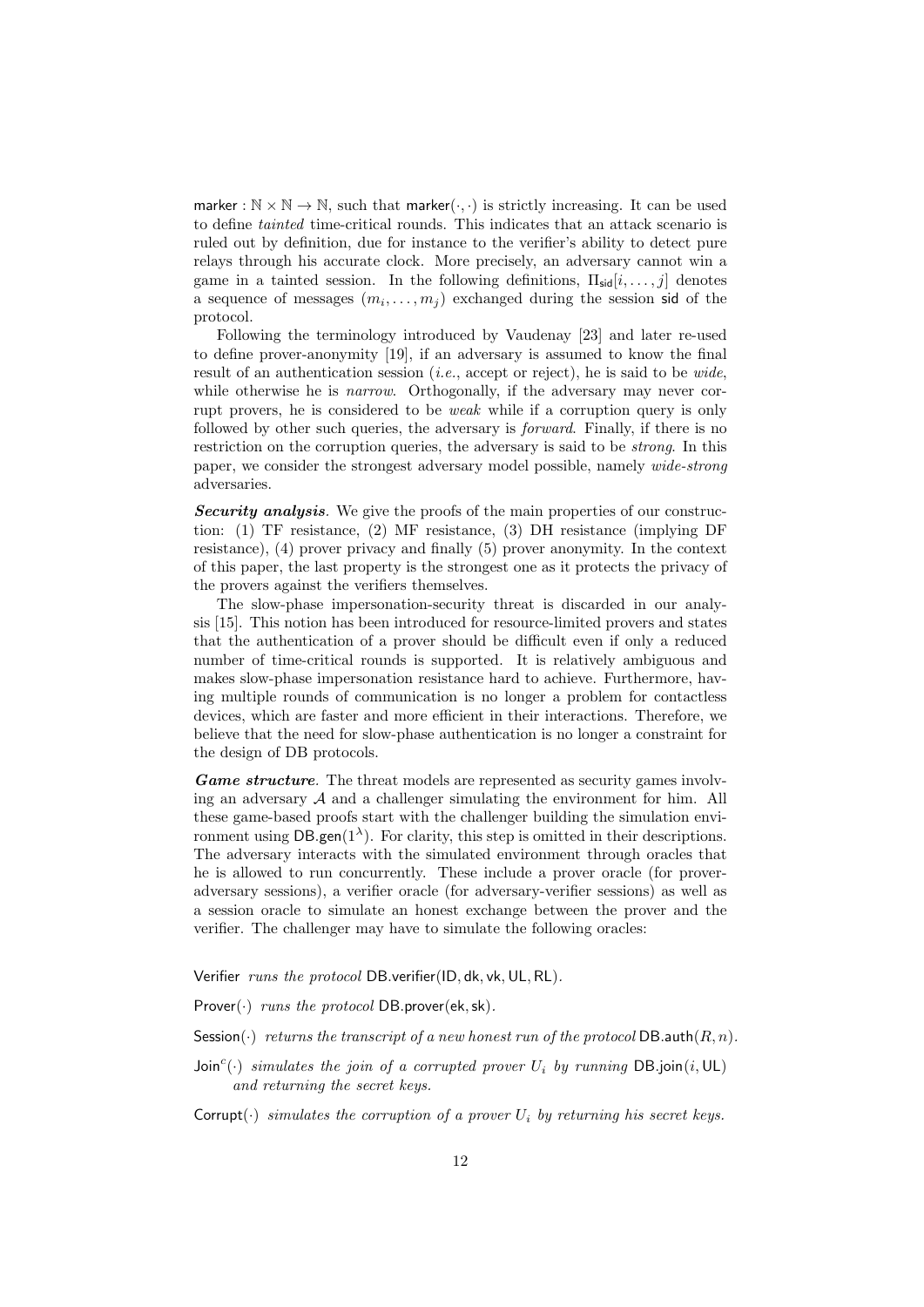**Notation.** In what follows,  $q_p$  (respectively  $q_v$ ) refers to the number of times the prover (respectively verifier) is used.

#### 3.2 Terrorist-Fraud Resistance

Dürholz, Fischlin, Kasper and Onete defined the simulation-based TF-resistance notion SimTF  $[15]$ . In this model, a far-away malicious prover P wants to use an *accomplice*  $A$  close to the verifier to authenticate. For any rational prover P, A should not receive during the attack enough information allowing him to impersonate  $P$  later on in any MF or IF. This is formalized as a two-phase game. During the first phase, A tries to authenticate with the help of P. Let  $p_A$ denote his success probability. During the second phase, a simulator S takes the internal view of  $A$  and tries to authenticate without any interaction with any other legitimate prover. Let  $p<sub>S</sub>$  denote its success probability. The TF attack by the pair  $(P, A)$  is *successful*, if the help of P during the attack does make any difference in the attack (*i.e.*, if  $p_A > p_S$ ).

In this attack model, the malicious prover is not allowed to communicate with his accomplice at all during the time-critical phases. Thus, any communication between them during any time-critical phase taints the session, which can be formalized by the following definition:

Definition 2 (Tainted Session (TF)). An adversary-verifier session sid, with time-critical phases  $\Pi_{\text{sid}}[k, k+1] = (m_k, m_{k+1}),$  for  $k \ge 1$ , with the k-th message being received by the adversary, is *tainted* if there is a session sid<sup>'</sup> between the adversary and  $P$  such that, for any  $i$ ,

 $\mathsf{marker}(\mathsf{sid}, k) < \mathsf{marker}(\mathsf{sid}', i) < \mathsf{marker}(\mathsf{sid}, k+1).$ 

This definition is very strong since a single interaction between the accomplice and the prover, while the accomplice is running a time-critical round in an adversary-verifier session sid, is enough to taint all the time-critical rounds of sid. The malicious prover may not have any feedback from his accomplice during the time-critical phases of the protocol, making the prover's strategy nonadaptive to the challenges sent by the verifier. This simplifies the construction of a simulator that can match the adversary's winning probability.

The TF-resistance notion SimTF can be defined as follows:

**Definition 3** (TF Resistance). For a DB authentication scheme DB, a  $(t, q_v, q_{\text{obs}})$ terrorist-fraud adversary pair  $(A, P)$  and a simulator S running in time  $t<sub>S</sub>$ , the malicious prover P and his accomplice  $\mathcal A$  win against DB if  $\mathcal A$  authenticates in at least one of  $q_v$  adversary-verifier sessions without tainting it with probability  $p_A$ , and if S authenticates in one of  $q_v$  sessions with the view of A with probability  $p_S$ , then  $p_A \leq p_S$ .

As stated in Table 1, TF resistance is a binary property. Indeed, the accomplice  $(i.e.,$  the simulator) is either able to impersonate independently the prover with at least the same probability in later sessions having the initial information received from the prover *(i.e.*, TF-resistant) or not.

We first prove that the TREAD construction is SimTF-resistant without using any artificial extraction mechanism. This simply means that if the prover gives some information to his accomplice to succeed in the first phase of the TF attack, his accomplice can succeed similarly later without the help of the prover.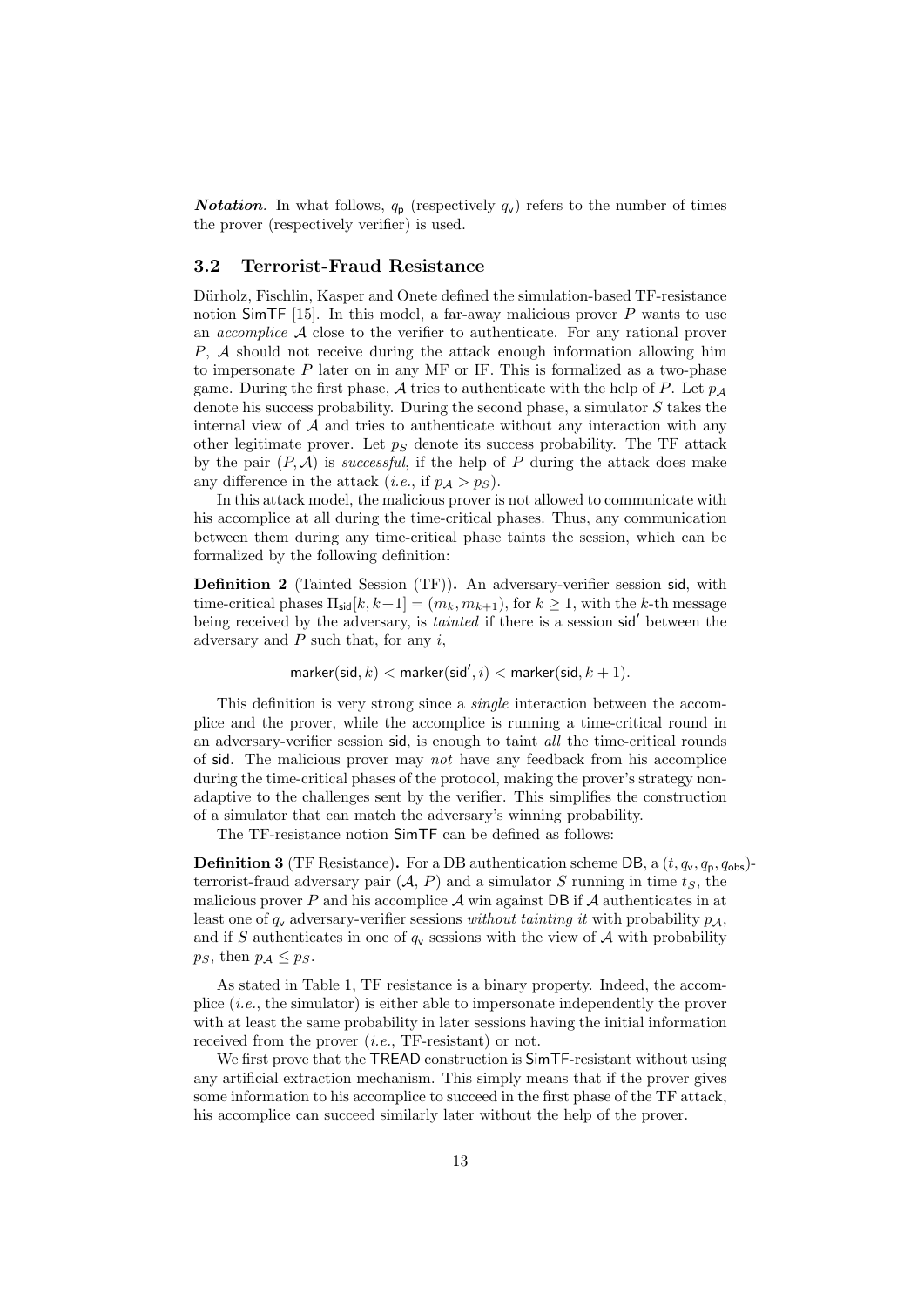**Theorem 4.** If the challenges  $c_i$  are drawn uniformly at random by the verifier, TREAD is SimTF-resistant.

*Proof.* The theorem simply states that, for any prover  $P$  helping an adversary  $A$  to authenticate in a session sid, there exists a simulator sim that can perform at least as good as  $\mathcal A$  by using him as a black-box.

Let  $\mathsf p$  be the initial success probability of  $\mathcal A$  with the help of  $P$  in a session sid. Let sid' denote a new session played a posteriori by the simulator sim with the verifier V. Assume that m is the initial message sent by V in sid and  $m'$  is the corresponding message sent by  $V$  in sid'.

To build sim, the idea is to place  $A$  in the same situation as in sid. The first step is to rewind  $A$  to his initial state, after it received information from P and sent e in sid. Then, sim sends m to A, even though V has sent a different  $m'$ to sim. If P sent any additional message to  $A$  in sid before the beginning of the time-critical phases, sim relays it to  $A$ . Hence, from  $A$ 's point of view, this is the same as in sid.

Next, the simulator sim simply forwards the challenges  $c_i$  from V to A. If  $c_i = 0$ , sim sends the response  $r_i$  of A to V. Otherwise, if  $c_i = 1$ , sim needs to adapt the response to  $m'$ : he sends  $r'_i = r_i \oplus m_i \oplus m'_i$ .

Using this strategy, it is clear that sim can respond to any challenge with a probability at least equal to that the success probability of  $A$ . Hence, sim can authenticate sid<sup>'</sup> with a probability  $p_{sim}$ , such that  $p_{sim} \ge p$ .  $\Box$ 

This result relies on a naïve simulator, which can only win with the same probability as the accomplice  $A$ . While this is sufficient to prove the result, a more advanced simulator can *amplify* any non-negligible advantage of  $A$  until it becomes overwhelming after a polynomial number of sessions to the verifier oracle and no further session with the prover himself. Therefore, no rational prover should attempt any TF attack with an accomplice, since any non-negligible success probability in the first phase of the attack can lead to successful impersonation attacks by the accomplice.

**Theorem 5.** For any adversary  $A$  authenticating with the help of a prover with non-negligible probability, there is an algorithm amplify using the internal view of A and oracle access to a verifier, such that after a polynomial number of steps, Pr[amplify authenticates  $] = 1$ , almost surely.

The objective of the proof is to show that the simulator can retrieve the response vectors associated with the message  $e$ , allowing successful impersonations afterwards.

*Proof.* Let  $\mathcal A$  be the accomplice of a malicious prover P trying to conduct a TF attack, and  $Sim_{\text{TF}}()$  be a simulator having access to the same *internal view* of  $A$ . Assume that  $A$  can only access the prover before the time-critical phases. Then, he starts this phase with an initial knowledge  $\mathsf{IK}$  given by  $P$ , and succeeds with a probability  $p_{\text{TF}}$ . This information IK (*i.e.*, the internal view of A) can be described as one of these two possibilities:

• The prover sends two *n*-bit vectors to his accomplice:  $c^0$  and  $c^1$ . These vectors represent respectively the (not necessarily correct) responses to the 0-challenges and the 1-challenges.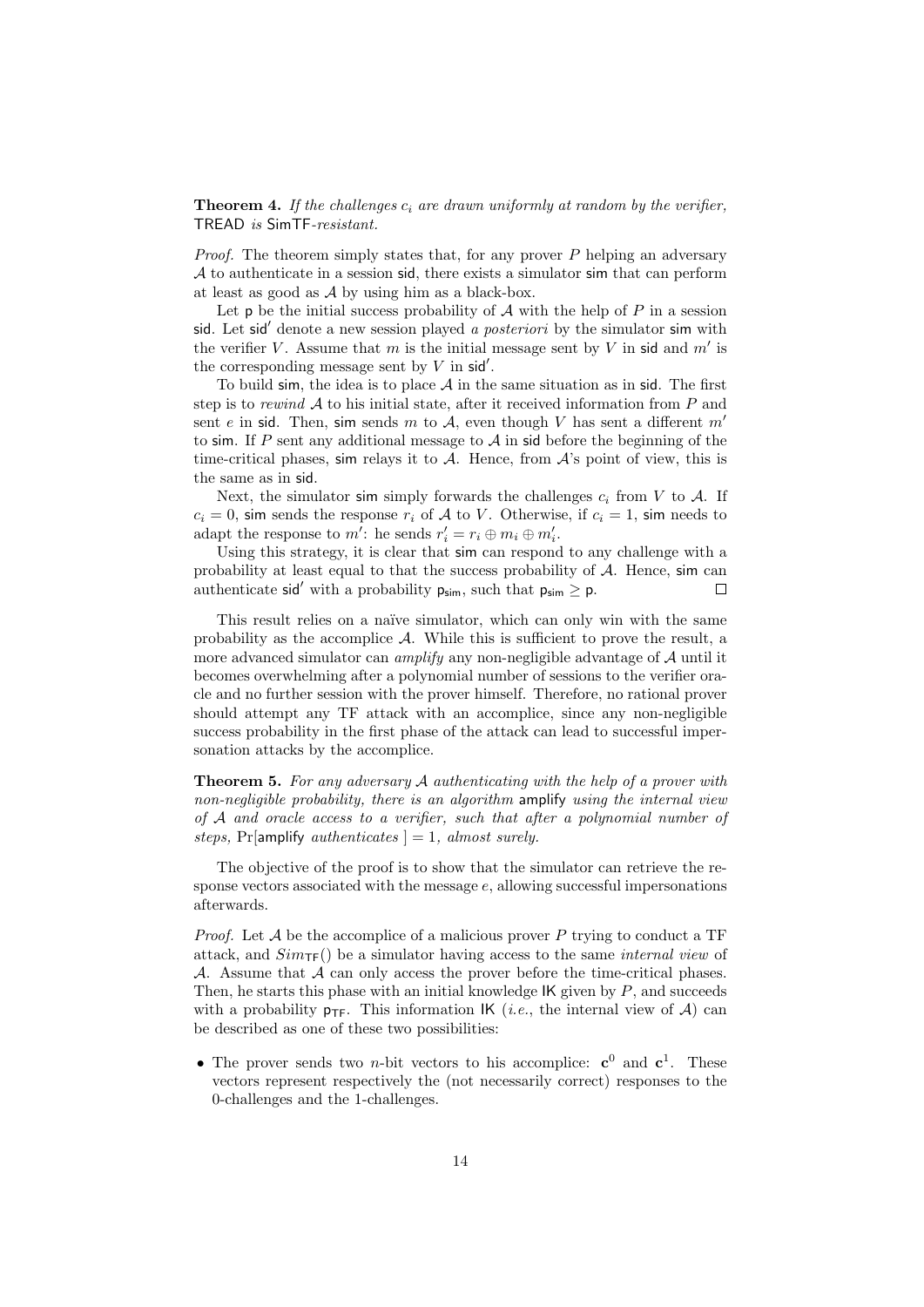• The prover sends the description of an algorithm A to generate these vectors.

Intuitively, if A is *memoryless* (*i.e.*, the response to the  $i^{th}$  challenge does not depend on the previous challenges), the two cases are equivalent. Since the challenges are drawn honestly by the verifier, they are unpredictable and independent. Thus, the memoryless hypothesis is reasonable and the information IK can be described as  $IK = (c^0, c^1)$ .

The information provided to  $A$  can be described by two different scenarii. In the *missing bits* scenario, either  $\mathbf{c}_i^0 = \alpha_i$  and  $\mathbf{c}_i^1 = \beta_i \oplus m_i$  (Case 1 – full *information*), or  $\mathbf{c}_i^0 = \alpha_i$  and  $\mathbf{c}_i^1 = \perp$  or, equivalently,  $\mathbf{c}_i^0 = \perp$  and  $\mathbf{c}_i^1 = \beta_i \oplus m_i$ (Case 2 – partial information). For a round, the probability that  $\mathcal A$  responds correctly to the verifier's challenge is either 1 in Case 1 or  $q_{\text{Case2}} = \frac{1}{2} \cdot 1 + \frac{1}{2} \cdot \frac{1}{2} = \frac{3}{4}$ in Case 2.

In the *flipped bits* scenario, Case 2 is redefined as  $\mathbf{c}_i^0 = \alpha_i$  and  $\mathbf{c}_i^1 = \overline{\beta_i \oplus m_i}$  or  $\mathbf{c}_i^0 = \overline{\alpha_i}$  and  $\mathbf{c}_i^1 = \beta_i \oplus m_i$ . The probability  $\mathsf{q}_{\mathsf{Case2}}$  is then equal to  $\frac{1}{2} \cdot 1 + \frac{1}{2} \cdot 0 = \frac{1}{2}$ , i.e., the probability that the verifier is asking for the unflipped bit.

The following lemma follows straightforwardly:

**Lemma 6.** Assume that a malicious prover gives to his accomplice  $A$  the vectors  $(c^0, c^1)$  s.t. Case 1 has been used n–r times and Case 2 r times. The probability that the TF succeeds is  $p_{\text{TF}} = \Pr[\mathcal{A} \text{ is not detected}] = 1^{n-r} \cdot \mathsf{q}_{\text{Case2}}^r$ .

Assume now that r is such that  $\mathsf{q}_{\mathsf{Case2}}^r$  is non-negligible (*i.e.*,  $\exists c, \forall n_c, \exists n >$  $n_c, \mathsf{q}_{\mathsf{Case2}}^r \geq \frac{1}{n^c}$ ). This hypothesis implies that  $r \in O(\log n)$  – in both scenarii.

Consider now the simulator  $Sim_{\mathsf{TF}}(e, \mathbf{c}^0, \mathbf{c}^1)$  that tries to impersonate P to the verifier with no further interaction with  $P$ . The simulator must authenticate with the same probability  $p_{TF}$  that A had to succeed before helped by P.

This advantage can be amplified arbitrarily close to one. We define a simulator amplify $(e, \mathbf{c}^0, \mathbf{c}^1)$  using  $Sim_{\mathsf{TF}}(e, \mathbf{c}^0, \mathbf{c}^1)$  internally. This simulator can try  $k \cdot n \cdot n^c$  authentication experiments with the verifier, for some constant  $k > 2$ . Thus, amplify $(e, \mathbf{c}^0, \mathbf{c}^1)$  should win at least n experiments with an overwhelming probability.

For any challenge, the prover can either send beforehand both valid answers, only one valid answer, or one valid one and one invalid one, which can not be distinguished one for another. Hence, for memoryless information, these scenarios are the only ones possible. There is no value to send only one invalid answer or both invalid answers to the accomplice. This assumes that the prover does get any clue from the verifier on which challenges have been rejected.

In fact, we have the following lemma:

**Lemma 7.** For a valid view  $(e, \mathbf{c}^0, \mathbf{c}^1)$ , the probability that amplify $(e, \mathbf{c}^0, \mathbf{c}^1)$ wins less than n of the  $k \cdot n \cdot n^c$  experiments is less than  $e^{-\frac{k n}{2} (\frac{k-1}{k})^2}$ .

The last lemma is derived from the Chernoff bound. The average number of wins  $\mu$  should be equal to  $k \cdot n \cdot n^c \cdot \frac{1}{n^c} = k \cdot n$ . In contrast,  $n = (1 - \delta) \cdot \mu$ , if  $1 - \delta = \frac{1}{k}$  and thus  $\delta = \frac{k-1}{k}$ . The lemma follows directly and, as a corollary, if  $k = 4$ , the probability is smaller than  $\frac{1}{e^{1.125n}} < \frac{1}{2^n}$ .

Assume that amplify $(e, c^0, c^1)$  has won n independent experiments. Their independence follows from the initial assumption on the independence of the challenges. Depending on the scenarios, two different questions have to be considered. In the *missing bits* scenario,  $A$  has to properly guess different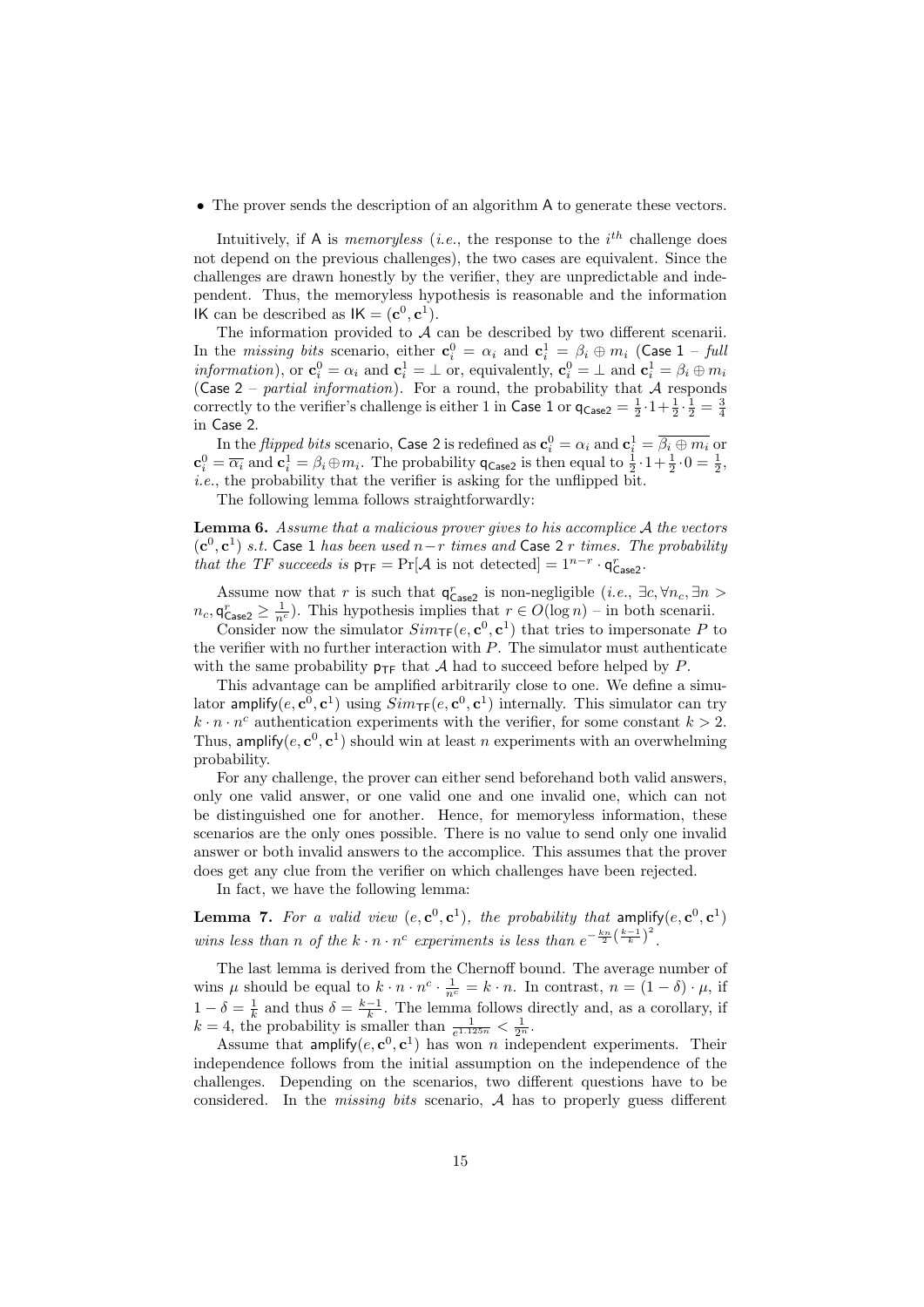missing bits (*i.e.*,  $\alpha_{i_j}$  or  $\beta_{i_j} \oplus m_{i_j}$ , for  $1 \leq j \leq r$ ). We need to compute the probability that  $A$  has discovered all his  $r$  missing bits. Consider a missing bit  $b_{i_j}$ , for  $1 \leq j \leq r$ . After *n* successful experiments, *A* does not have discovered the bit only if the verifier has always asked for the opposite known bit – let  $\mathcal{E}_j$ be such an event. This happens only with probability  $Pr[\mathcal{E}_j] = \frac{1}{2^n}$ .

The following result follows directly from the union bound for finite sets of events:

**Lemma 8.** Assume that amplify $(e, c^0, c^1)$  has won n experiments. Thus, he should have discovered all its r missing bits (of Case 2) with an overwhelming probability. In fact, the probability that some bits are still unknown is simply  $\Pr[\cup_j \mathcal{E}_j] \leq \sum_j \Pr[\mathcal{E}_j] = \frac{r}{2^n}.$ 

Using the last two lemmas, we obtain the next result:

**Lemma 9.** Assume that amplify $(e, \mathbf{c}^0, \mathbf{c}^1)$  has done  $4 \cdot n \cdot n^c$  authentication experiments. After these experiments, he should have retrieved all its r missing bits and be able to impersonate  $P$  with an overwhelming probability. Thus,

$$
\mathsf{Adv}_{\mathit{amplify}, \mathsf{TREAD}}^{\mathit{MF}}(n) \geq \left(1 - \frac{1}{2^n}\right) \cdot \left(1 - \frac{r}{2^n}\right) > 1 - \frac{r+1}{2^n}.
$$

In the flipped bits scenario, the verifier should not have asked for any flipped bit in the winning experiments. In these experiments, amplify $(e, \mathbf{c}^0, \mathbf{c}^1)$  may assume that the bits for which the verifier has always asked the same challenges in fact correspond to the instances of Case 2. The simulator would be wrong only if the verifier has asked always for the same challenges for at least one of the  $n - r$  instances of Case 1 (this happens with a probability at most  $\frac{n-r}{2^n}$ ). Thus, Adv<sup>MF</sup><sub>amplify,TREAD</sub> $(n) \geq 1 - \frac{n-r+1}{2^n}$  in this case, which concludes the proof of Theorem 5.

#### 3.3 Mafia Fraud

During an MF, an active MiM adversary, interacting with a single prover and a single verifier during several sessions, tries to authenticate. However, he is not able to purely relay information between the verifier and the prover during the time-critical phases. To discard such attacks, the tainted time-critical phases are redefined as follows.

**Definition 10** (Tainted Time-Critical Phase (MF)). A time-critical phase  $\Pi_{\text{sid}}[k, k+$  $1] = (m_k, m_{k+1}),$  for  $k \geq 1$ , of an adversary-verifier session sid, with the message  $m_k$  being received by the adversary as the  $k^{th}$  challenge from the verifier, is tainted by the time-critical phase  $\Pi_{\text{sid}^*}[k, k+1] = (m_k^*, m_{k+1}^*)$  of a proveradversary session sid<sup>∗</sup> if

$$
(m_k, m_{k+1}) = (m_k^*, m_{k+1}^*),
$$
  

$$
\text{marker}(\text{sid}, k) < \text{marker}(\text{sid}^*, k),
$$
  
and  

$$
\text{marker}(\text{sid}, k+1) > \text{marker}(\text{sid}^*, k+1).
$$

Once this definition is given, the game-based definition of MF resistance notion can be stated as follows.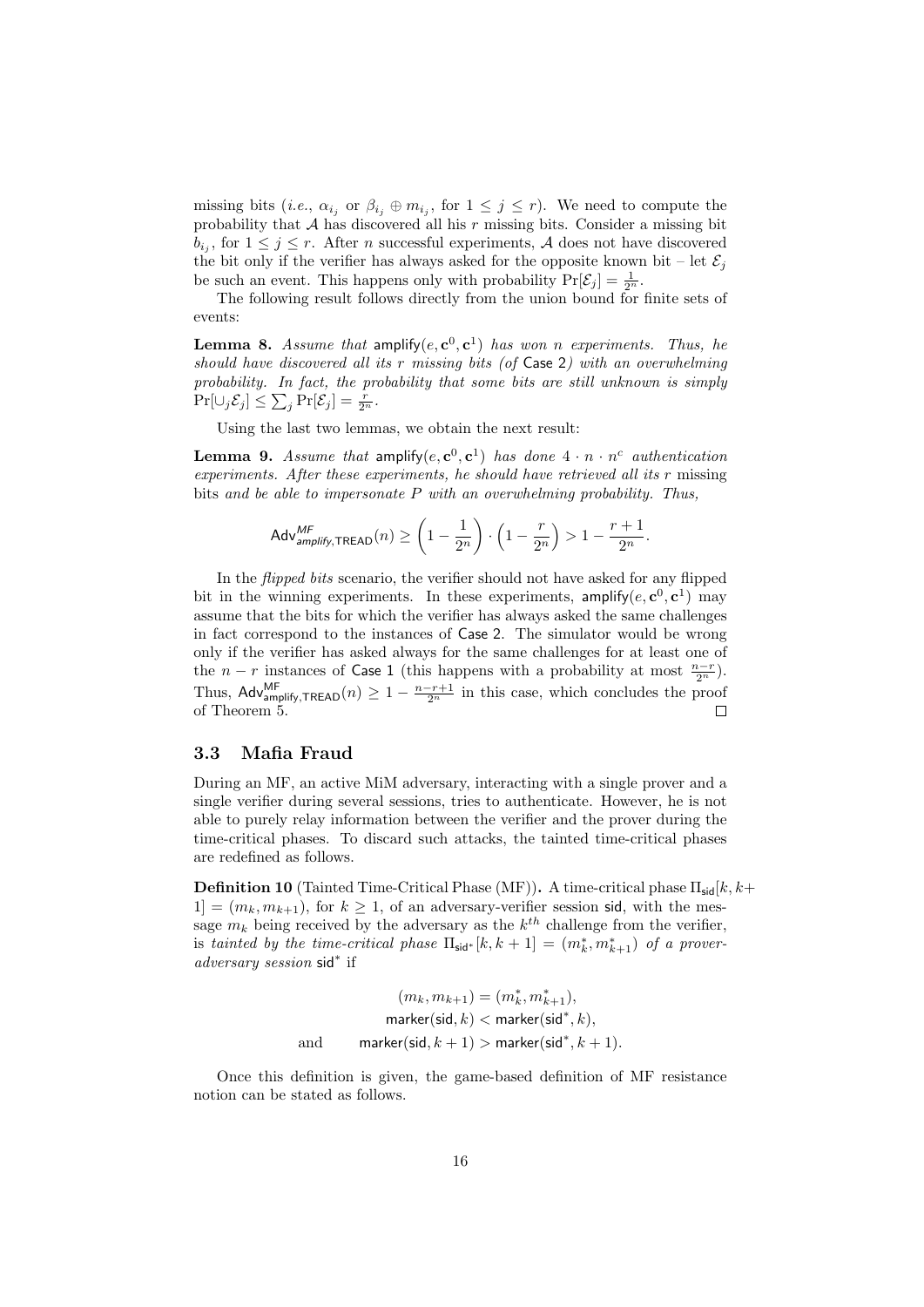**Definition 11** (MF Resistance). For a DB authentication scheme DB, a  $(t, q_v, q_p, q_{obs})$ -MF adversary A wins against DB if the verifier accepts A in one of the  $q_v$ adversary-verifier sessions sid, which does not have any critical phase tainted by a prover-adversary session sid<sup>∗</sup> . Thus, the MF-resistance is defined as the probability  $\mathbf{Adv}_{DB}^{\mathsf{MF}}(\mathcal{A})$  that  $\mathcal{A}$  wins this game.

We now prove that TREAD is MF-resistant.

**Theorem 12.** If the challenges are drawn randomly from a uniform distribution by the verifier, E is an IND-CCA2-secure encryption scheme and S is EUF-CMAsecure, then TREAD is MF resistant and

$$
\mathsf{Adv}_{\mathsf{TREAD}}^{MF}(\lambda) \leq \frac{q_p^2}{2^{2n}} + \mathsf{Adv}_{\mathsf{S}}^{\mathsf{EUF-CMA}}(\lambda) + \mathsf{Adv}_{\mathsf{E}}^{\mathsf{IND-CCA2}}(\lambda) + \left(\frac{3}{4}\right)^n.
$$

The prover and verifier oracles are simulated as defined in Section 2, except that after generating  $e$ , the prover adds an entry to a *witness list* WL containing  $(e, \alpha||\beta).$ 

The proof of the above theorem is more complex than others. It can be reduced to the security analysis of a simpler version of the protocol, using the game-hopping technique formalized by Shoup in [22]. In essence, the initial security game  $\Gamma_0$  is reduced to a final game in which the adversary has no information (other than by guessing) about the values  $\alpha$  and  $\beta$  before the DB phase. This is done by reducing his means of attacks at each game  $(e.g.$  by forbidding nonces reuse from prover oracles), while showing that the resulting loss is negligible. More formally, if  $Pr[\Gamma_i]$  represents the winning probability of the adversary A in the game  $\Gamma_i$ , the transition between  $\Gamma_i$  and  $\Gamma_{i+1}$  is such that  $|\Pr[\Gamma_i] - \Pr[\Gamma_{i+1}]| \leq \epsilon_{\lambda}$ , in which  $\epsilon_{\lambda}$  is a negligible function of  $\lambda$ .

*Proof.* We start from the initial game  $\Gamma_0$  as given in Definition 11 and build the following sequence of games.

 $\Gamma_1$ : In this game, no value  $\alpha||\beta$  is outputted more than once by the prover oracle.

In the  $i^{th}$  session, the probability to have a collision with any of the previous  $i-1$   $\alpha$ || $\beta$  values is bounded by  $\frac{i}{2^{2-n}}$ . If A runs  $q_p$  prover sessions, the probability of a collision for a given session is bounded by  $\frac{q_p}{2^{2-n}}$ . From the union bound, the probability that a collision occurs at least once is bounded by  $\sum_{i=0}^{q_p} \frac{q_p}{2^{2\cdot n}}$ , which is in turn bounded by  $\frac{q_p^2}{2^{2n}}$ . Thus, using Shoup's difference lemma,  $|\Pr[\Gamma_0] - \Pr[\Gamma_1]| \leq \frac{q_p^2}{2^{2n}}$ , which is negligible.

 $\Gamma_2$ : This game aborts if  $\sigma_p$  was not generated by the prover oracle, and  $\Gamma_{\text{v}}(G_p, \alpha||\beta) \neq 0$ 0.

In this game, we rule out the possibility that  $A$  produces a valid signature without the key, which is trivially forbidden by the EUF-CMA resistance of S. The reduction simply consists in starting EUF-CMA experiments (one for each prover) with a challenger and using queries to the corresponding signing oracle to generate the signatures of a prover. Then, if  $A$  sends a valid signature on behalf of one of the provers, we can return it to the challenger and win the EUF-CMA experiment. From the difference lemma, we have  $Pr[\Gamma_1] - Pr[\Gamma_2] \leq Adv_S^{EUF-CMA}(1^{\lambda})$ , which is negligible by hypothesis.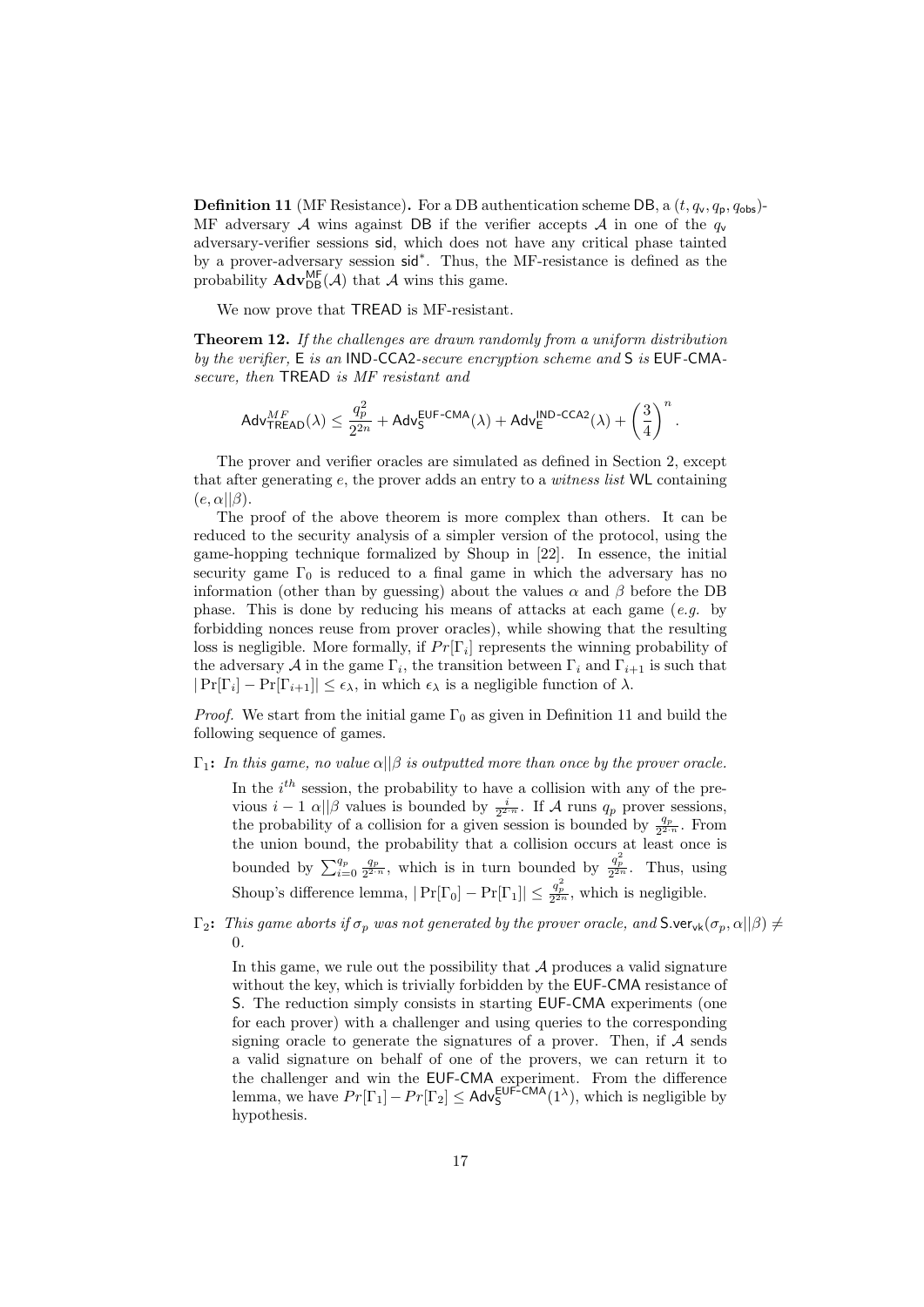$\Gamma_3$ : In this game, e is replaced by the encryption of a random string (of equal length).

This transition is based on indistinguishability, aiming at removing any leakage of  $\alpha||\beta$  from e by making  $\alpha||\beta$  only appear during the DB phase. We prove that the probability  $\epsilon = Pr[\Gamma_3] - Pr[\Gamma_2]$  is negligible by building a distinguisher  $\beta$  such that its advantage against the IND-CCA2 experiment is polynomial in  $\epsilon$ . Hence, if  $\epsilon$  is non-negligible, we reach a contradiction. By assumption, the advantage of any adversary against the IND-CCA2 experiment on E is negligible.

To build B, we replace  $\mathsf{E}.\mathsf{enc}_{ek}(\alpha||\beta||\mathsf{idprv}(P)||\sigma_p)$  by a string given by the IND-CCA2 challenger. Using the adversary  $A$ , the distinguisher  $B$  can be built as follows.

- **Prover simulation:** the reduction  $\beta$  generates two challenge messages:  $m_0 = (\delta || \mathsf{idprv}(P) || \mathsf{S}.\mathsf{sig}_{\mathsf{sk}}(\delta || \mathsf{idprv}(P)))$  and  $m_1 = (\alpha || \beta || \mathsf{S}.\mathsf{sig}_{\mathsf{sk}}(\alpha || \beta ||$  $\text{idprv}(P)$ ), in which  $\alpha||\beta$  and  $\delta$  are random binary strings of length  $2 \cdot n$ . Then, he sends them to the challenger to obtain  $c_b$ , the encryption of  $m_b$  (depending on a random bit b picked by the challenger before the experiment). He also adds  $(c_b, \alpha||\beta)$  to the list WL. Afterwards, he sends  $c_b$  as the initial message and uses  $\alpha||\beta$  during the challenge-response phase.
- **Verifier simulation:** When the verifier oracle gets the initial message  $e$ . he reads the tuple  $(e, \alpha||\beta)$  in WL and uses the corresponding  $\alpha||\beta$  to verify the responses. If no such tuple exists, then he is allowed to use the decryption oracle on e (as it is not a challenge  $c_b$ ). As  $\Gamma_2$  enforces that only invalid or prover generated signatures are contained in  $e$ , then either  $A$  loses for sending an invalid signature, or  $e$  is a new encryption for values contained in one of the challenges. In the latter case,  $\beta$  readily obtains the bit b by verifying whether the decryption of e corresponds to a  $m_0$  or a  $m_1$ .

Return value:  $\beta$  returns Out<sub>V</sub>.

If  $b = 1$ , B simulates  $\Gamma_2$  (e is the encryption of  $\alpha || \beta$ ). In this case, B wins if  $\text{Out}_V = 1$ . By definition,  $Pr[\text{Out}_V = 1]$  in  $\Gamma_2 = Pr[\Gamma_2]$ . Otherwise, if  $b = 0$ , then  $\mathcal B$  simulates  $\Gamma_3$  (*e* is the encryption of  $\delta$ ). In this case,  $\mathcal B$  returns 0 if A loses (*i.e.*, with probability  $1 - Pr[\Gamma_3]$ ). The winning probability of B is then  $\frac{Pr[\Gamma_2]+1-Pr[\Gamma_3]}{2} = \frac{1+(Pr[\Gamma_2]-Pr[\Gamma_3])}{2}$ , giving an advantage of  $\epsilon = Pr[\Gamma_2] - Pr[\Gamma_3]$ . It follows that any significant probability difference between the two games can be transformed into an IND-CCA2 advantage and  $|Pr[\Gamma_2] - Pr[\Gamma_3]| \leq Adv_{E}^{\text{IND-CCA2}}(\lambda)$ .

We are left to prove that  $Pr[\Gamma_3]$  is negligible. First remark that in  $\Gamma_3$ , A has absolutely no way to predict the value  $r_i$  for any round i (as neither  $\alpha_i$  nor  $\beta_i$ appears before round *i*). Hence,  $A$  can either try to guess  $c_i$  or  $r_i$ . His success probability in the second case is  $\frac{1}{2}$ . In the first case, he succeeds if he guesses the challenge properly (as he can obtain the response from the prover), but also if he wrongly guesses the challenge but guesses correctly the other response. The corresponding probability is  $\frac{1}{2} \cdot 1 + \frac{1}{2} \cdot \frac{1}{2} = \frac{3}{4}$  for each round. As there are *n* such rounds,  $Pr[\Gamma_3] \leq (\frac{3}{4})^n$ .  $\Box$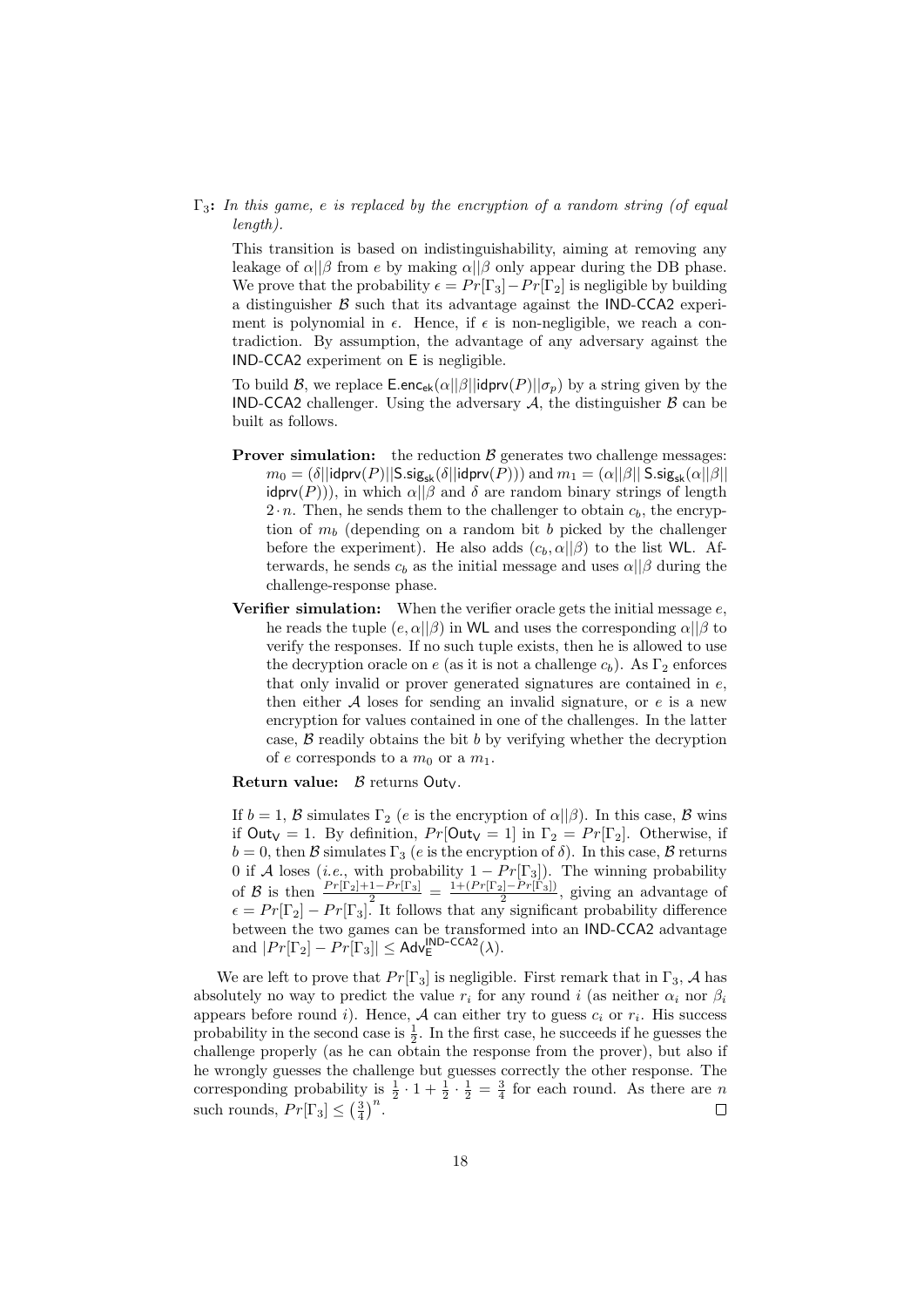### 3.4 Distance Hijacking

One of our contribution extends the distance-fraud (DF) model in the DFKO framework to take into account distance-hijacking (DH) attacks [14]. In DF attacks, the adversary is a malicious prover who aims to authenticate from a distance greater than  $d_{\text{max}}$ . In DH attacks, the adversary attempts to do the same, but he uses the unintentional help of legitimate provers located close to the verifier. The remote adversary may initiate the DB protocol and let the nearby prover complete the DB phase. Although this is generally true in most of the DB literature, it does not hold for DB protocols preserving anonymity. Indeed, such attacks make only sense if the verifier may differentiate between two provers. For instance, if a remote member of a group  $\mathcal X$  of legitimate provers initiates the DB protocol and a nearby prover of the same group involuntarily completes the DB phase, the verifier would simply conclude that a member of  $\mathcal X$  has just been authenticated. He would end up with the same conclusion if the nearby prover has completed the scheme without any intervention from the remote party. To capture DH in the DFKO framework, we consider an adversary (here a malicious prover) able to use the help of an honest prover in the verifier's proximity and having two choices.

In the DB phase, he commits to a response in advance, before the challenge of that specific round, and sends that commitment. These commitments do not refer to cryptographic commitments, with the properties of binding and hiding, but rather they indicate the prover's choice with regards to a response, which he must transmit to the verifier. In any phase, he commits to a special message Prompt, triggering the response by a close-by honest prover.

If the adversary either (1) fails to commit or prompt for one specific phase, or (2) sends a different value than committed after receiving the time-critical responses, he taints the phase and the session. More formally, when the adversary opens a verifier-adversary session sid, he also opens two associated dummy sessions  $sid_{Commit}$  for committed responses and  $sid_{Prompt}$  for the responses prompted from the prover. Technically, such an adversary is more powerful than in a typical DH attack [8], since the adversary can intercept time-critical responses that are sent by the honest prover, and replace them with his own committed responses. More precisely, the formal definition of tainted phases is as follows.

**Definition 13** (Tainted Time-Critical Phase (DH)). A critical phase  $\Pi_{\mathsf{sid}}[k, k+1]$  $1] = (m_k, m_{k+1})$  of an adversary-verifier session sid, with the message  $m_k$  being received by the adversary as the  $k^{th}$  challenge from the verifier, is *tainted* if one of the following conditions holds.

- The maximal j with  $\Pi_{\text{sid}_\text{Commit}}[j] = (\text{sid}, k+1, m_{k+1}^*)$  for  $m_{k+1}^* \neq \text{Prompt}$  and marker(sid, k) > marker(sid<sub>Commit</sub>, j) satisfies  $m_{k+1}^* \neq m_{k+1}$  (or no such j exists).
- The maximal j with  $\Pi_{\mathsf{sidCommit}}[j] = (\mathsf{sid}, k+1, m^*_{k+1})$  for  $m^*_{k+1} = \mathsf{Prompt}$ satisfies  $m^{k+1} \neq m_{k+1}^{\text{prompt}}$ , in which  $m_{k+1}^{\text{prompt}}$  denotes the message  $m_{k+1}$  in sid<sub>Prompt</sub>.

This definition rules out some potential actions of attackers. Once this is done, the game-based definition of DH resistance notion can be stated as follows.

Definition 14 (DH Resistance). For a DB authentication scheme DB with DB threshold  $t_{\text{max}}$ , a  $(t, q_{\text{p}}, q_{\text{v}}, q_{\text{obs}})$ -DH adversary  $A$  (with  $\mathsf{id}_A$ ) wins against DB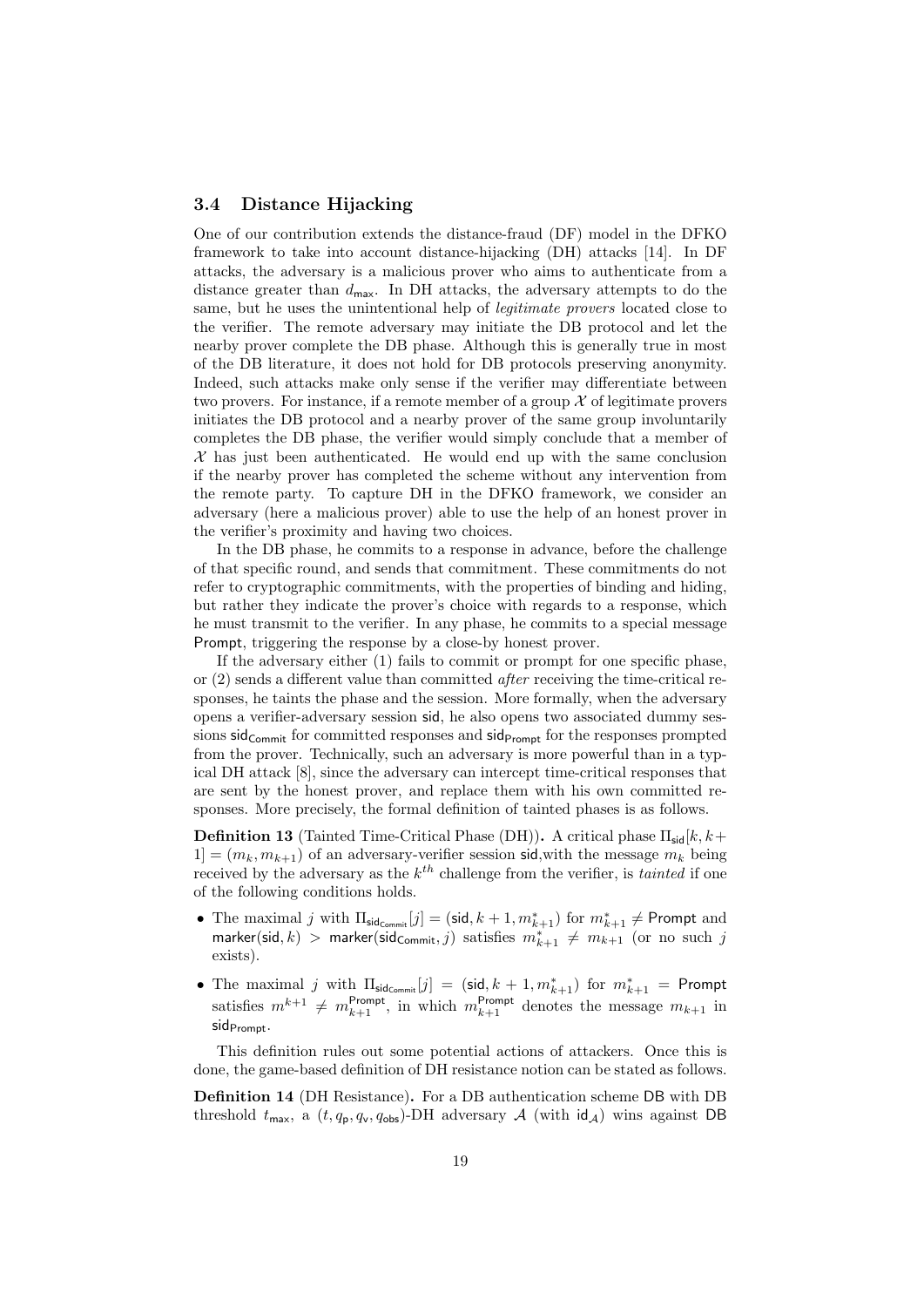if the verifier accepts  $\mathsf{id}_{\mathcal{A}}$  in one of  $q_v$  adversary-verifier sessions, which does not have any critical phase tainted. Thus, the DH resistance is defined as the probability  $\mathbf{Adv}_{DB}^{DH}(\mathcal{A})$  that  $\mathcal A$  wins this game.

The following theorem covers both DH and DF resistance. The idea is that a DF can be seen as a special case of DH in which the adversary does not use nearby provers. The proof consists in showing that the responses corresponding to an initial message  $e^*$  sent by the adversary have a negligible probability to match those of any nearby honest prover.

Theorem 15. If the challenges follow a uniform distribution, TREAD is DH resistant, and

$$
\mathsf{Adv}_{\mathsf{TREAD}}^{DH}(\lambda) \leq \left(\frac{3}{4}\right)^n.
$$

The proof of this theorem is given in Appendix B.1.

### 3.5 Privacy

We show now that the public-key instance of our protocol preserves the privacy of the provers against eavesdroppers. An adversary who intercepts information transmitted during the protocol cannot infer the identity of the prover from the information he has seen. Otherwise, he would be able to break the security of the encryption scheme.

The private construction is an instance of TREAD using  $E = PKE$  and  $S =$ S-SIG, for a public key encryption PKE and a digital signature scheme S-SIG. In such protocols,  $\text{dpub}(P)$  is set to *null*. Since all the information allowing to identify the prover is encrypted, only the verifier can learn his identity. This property [18] is formalized as follows:

Definition 16 (Privacy Protection). Let DB be a DB scheme. The privacy experiment  $Exp_{\mathcal{A},DB}^{Priv}(\lambda)$  for an adversary  $\mathcal A$  on DB is defined as follows.  $\mathcal A$ interacts with a challenger who runs the algorithm  $DB$ .gen( $1^{\lambda}$ ) to generate the set-up and sends all the public set-up parameters to  $A$ . During the experiment, A has access to the following oracles:

 $\overline{\mathsf{DB}}$ .Join<sup>c</sup>(.): On input *i*, it returns the public/secret key pair ( $\mathsf{pk}_i$ ,  $\mathsf{sk}_i$ ) of a new prover  $P_i$  using DB.join( $\lambda$ ).

DB.Prover( $\cdot$ ): On input *i*, it simulates a session by the prover  $P_i$  using  $sk_i$ .

 $\overline{DB}$ . Verifier simulates a session by the verifier V using  $sk_y$ .

Then, A sends the pair of provers  $(i_0, i_1)$  to the challenger who picks  $b \stackrel{\$}{\leftarrow}$  $\{0, 1\}$ . Thereafter, A has now access to the following challenge oracle:

DB. Prover<sub>b</sub> simulates a session by the prover  $P_{i_b}$  using  $\textsf{sk}_{i_b}$ .

Finally, A returns b'. If  $b = b'$ , the challenger returns 1 (*i.e.*, the guess of A is correct), while otherwise he returns 0.

We define  $A$ 's advantage on this experiment as

$$
Adv_{\mathcal{A},DB}^{Priv}(\lambda) = \left| Pr[Exp_{\mathcal{A},DB}^{Priv}(\lambda) = 1] - \frac{1}{2} \right|
$$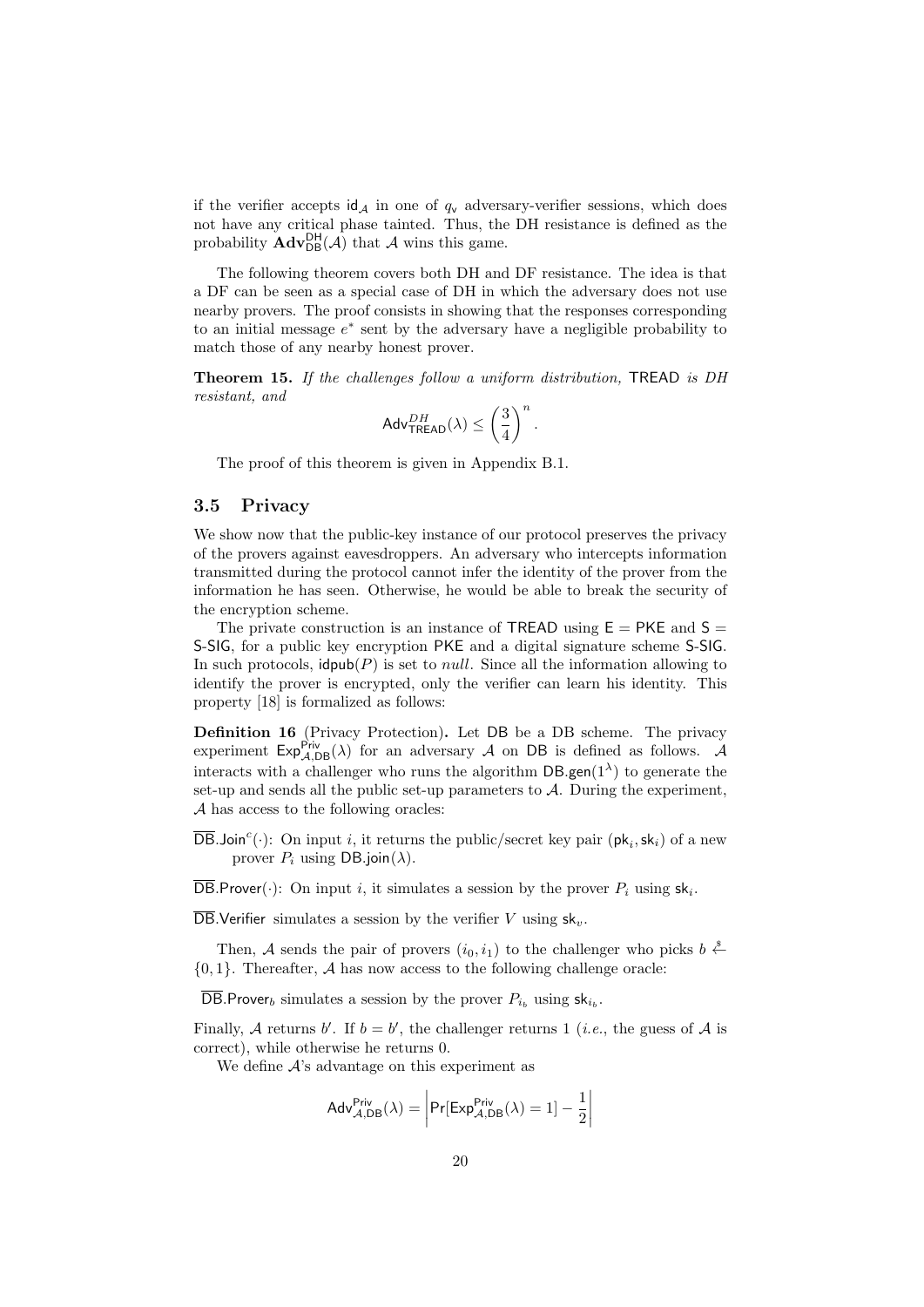and the advantage on the privacy experiment as

$$
\mathsf{Adv}_{\mathsf{DB}}^{\mathsf{Priv}}(\lambda) = \max_{\mathcal{A} \in \mathsf{Poly}(\lambda)} \{\mathsf{Adv}_{\mathcal{A},\mathsf{DB}}^{\mathsf{Priv}}(\lambda)\}.
$$

DB is *privacy preserving* if  $\mathsf{Adv}_{\mathsf{DB}}^{\mathsf{Priv}}(\lambda)$  is negligible.

Theorem 17. If PKE is an IND-CCA2 secure public key encryption scheme and if for any prover P values idpub(P) is set to null, then TREAD<sup>Pub</sup> is privacypreserving and

$$
\mathsf{Adv}_{\mathsf{TREAD}^{\mathsf{Priv}}}^{\mathsf{Priv}}(\lambda) \leq \mathsf{Adv}_{\mathsf{PKE}}^{\mathsf{IND}\text{-}\mathsf{CCA2}}(\lambda).
$$

The proof of this theorem is given in Appendix B.2.

#### 3.6 Prover Anonymity

We finally show that the anonymous version of our protocol preserves the anonymity of the provers against malicious verifiers. By anonymity, we mean that the verifier can not distinguish who is the user with whom he interacts during a session. In TREAD, the only information on a prover identity that a verifier can get during the protocol is the signatures produced by the prover. Since a secure group signature scheme is used, the protocol does not leak any information on the identity of the provers. Otherwise, a verifier would be able to break the security of the group signature scheme.

The anonymous construction is defined as an instance of TREAD using  $E = PKE$  and  $S = G-SIG$ , for a public key encryption PKE and a group signature scheme G-SIG. In such protocols,  $\text{idprv}(P)$  should only identify the corresponding group identity. Thus, the verifier should not get any information on a prover identity. This notion is formalized by the Prover Anonymity property defined in [12].

Definition 18 (Prover Anonymity). Let DB be a DB scheme. The anonymity experiment  $Exp_{A,DB}^{A non}(\lambda)$  for an adversary A on DB is defined as follows. A interacts with a challenger who runs the algorithm  $DB$ .gen( $1^{\lambda}$ ) to generate the set-up and sends all the public set-up parameters to  $A$ . During the experiment, A has access to the following oracles:

 $\overline{\mathsf{DB}}$ .Join<sup>h</sup>(.): On input *i*, it creates a new prover  $P_i$  using  $\mathsf{DB}.$  join<sub>MK</sub> $(i, \mathsf{UL})$ .

- $\overline{\mathsf{DB}}$ .Join<sup>c</sup>(.): On input *i*, it creates a corrupted prover  $P_i$  using  $\mathsf{DB}.$  join<sub>MK</sub> $(i, \mathsf{UL})$ , returns the secret key  $psk_i$ , and adds  $P_i$  to CU.
- $\overline{\text{DB}.\text{Revoke}}(\cdot)$ : On input i, it runs DB.revoke<sub>MK</sub> $(i, \text{RL}, \text{UL})$  to revoke the prover  $P_i$ .
- $\overline{\text{DB}}$ . Corrupt( $\cdot$ ): On input *i*, it simulates the corruption of  $P_i$  by returning his secret key  $psk_i$ , and adds  $P_i$  to CU.
- $\overline{\text{DB}}$ . Prover( $\cdot$ ): On input i, it simulates a session by the honest prover  $P_i$  using  $\mathsf{psk}_i$ .

 $\overline{DB}$ . Verifier simulates a session by the verifier V using  $\mathsf{sk}_v$ .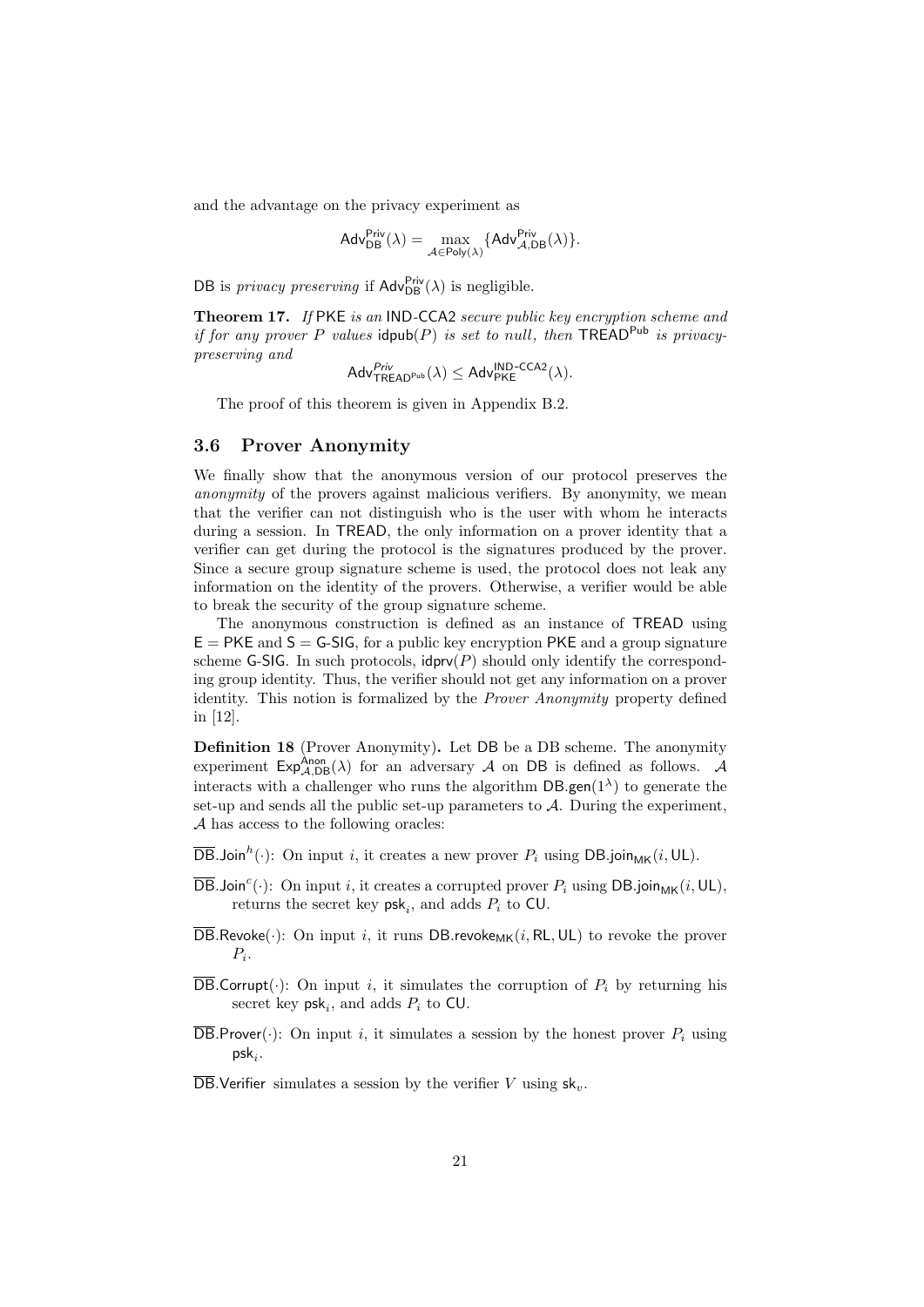First, A sends the pair of provers  $(i_0, i_1)$  to the challenger. If  $i_0$  or  $i_1$  is in CU, the challenger aborts the experiment. Otherwise, he picks  $b \stackrel{\$}{\leftarrow} \{0,1\}$ . Then, A loses access to  $\overline{\text{DB}}$ .Revoke( $\cdot$ ) and  $\overline{\text{DB}}$ .Corrupt( $\cdot$ ) on  $i_0$  and  $i_1$  (the oracles return  $\perp$  if A uses these inputs). Thereafter, A has now access to the following challenge oracle:

DB.Prover<sub>b</sub> simulates a session by the prover  $P_{i_b}$  using  $psk_{i_b}$ .

Finally, A returns b'. If  $b = b'$ , the challenger returns 1 (*i.e.*, the guess of A is correct), while otherwise he returns 0.

We define  $A$ 's advantage on this experiment as

$$
Adv_{\mathcal{A},DB}^{Anon}(\lambda) = \left| Pr[Exp_{\mathcal{A},DB}^{Anon}(\lambda) = 1] - \frac{1}{2} \right|
$$

and the advantage on the PA experiment as

$$
\mathsf{Adv}_{\mathsf{DB}}^{\mathsf{Anon}}(\lambda) = \max_{\mathcal{A} \in \mathsf{Poly}(\lambda)} \{\mathsf{Adv}_{\mathcal{A},\mathsf{DB}}^{\mathsf{Anon}}(\lambda)\}.
$$

DB is *prover anonymous* if  $\mathsf{Adv}_{\mathsf{DB}}^{\mathsf{Anon}}(\lambda)$  is negligible.

Theorem 19. If G-SIG is an anonymous revokable group signature scheme [21] and if for any prover P values  $\text{idpub}(P)$  and  $\text{idprv}(P)$  are either set to null or the group identity, then  $TREAD<sup>ANO</sup>$  is prover-anonymous and

$$
\mathsf{Adv}^{Anon}_{\mathsf{TREAD}^{ANO}}(\lambda) \leq \mathsf{Adv}^{Anon}_{\mathsf{G-SIG}}(\lambda).
$$

The proof of this theorem is given in Appendix B.3.

## 4 Conclusion

In this paper, we introduce a novel approach for provable TF resistance. More precisely, instead of relying on extraction mechanisms to make sure that a TF accomplice can impersonate the malicious prover helping him, we build a generic yet simple construction relying on replay. In this construction, an adversary helped by a malicious prover is given the ability to directly adapt the authentication information he learnt to perform a new authentication with the same probability. However, this comes at the cost of a slightly lower mafia-fraud and distance-fraud resistance.

We have also reinforce the already strong notion of  $SimTF$  and prove that if an adversary successfully authenticates with the help of a malicious prover with a non-negligible success probability, he can amplify his winning probability to an overwhelming probability. Three instances of the protocol have been presented. The first one is a symmetric-key lightweight DB protocol with no privacy, the second one is a public-key protocol private against external eavesdroppers, while the last one provides full prover anonymity with respect to malicious verifiers. Our design is generic and may be used to extend existing DB protocols.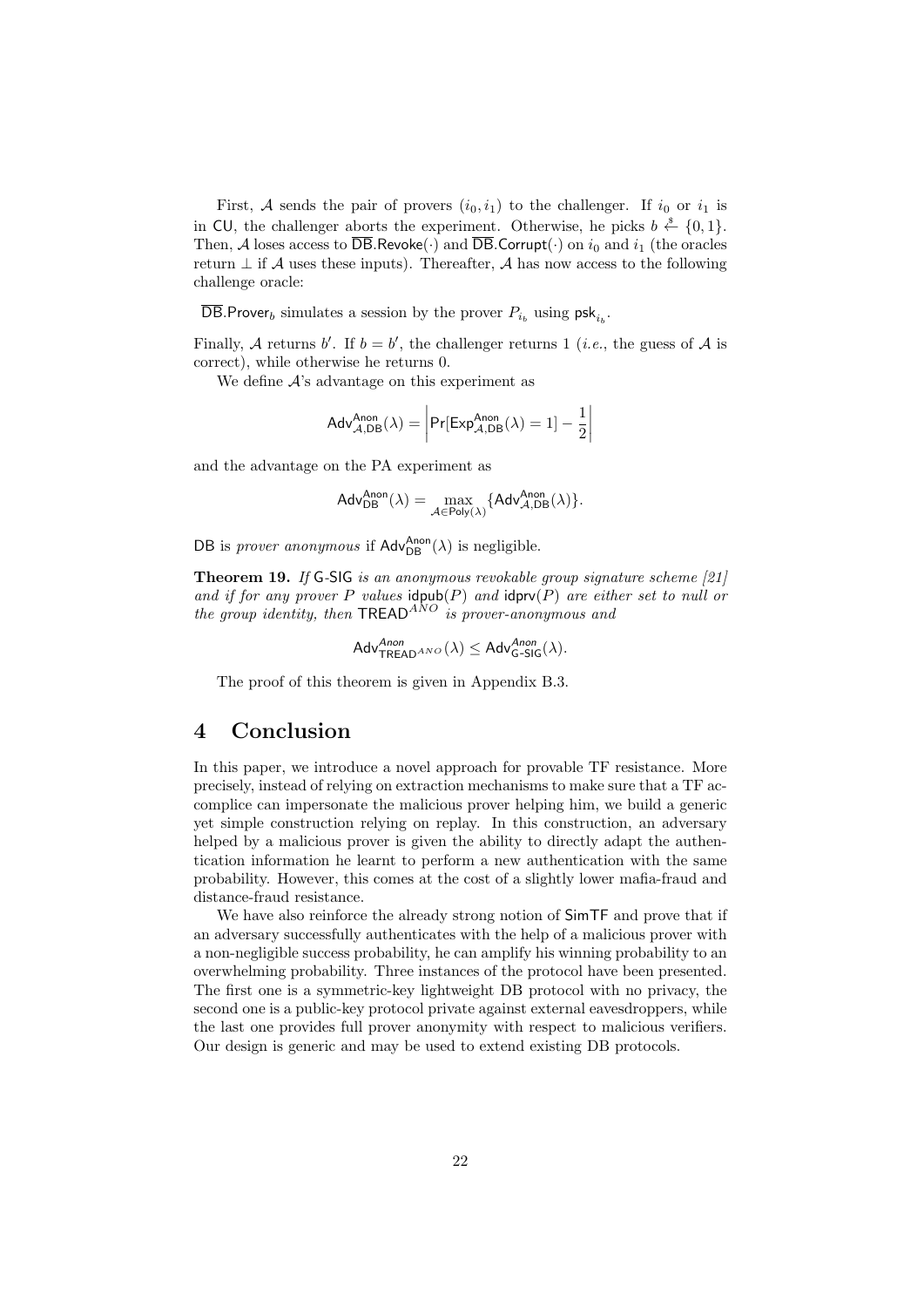## References

- [1] A. Ahmadi and R. Safavi-Naini. Privacy-preserving distance-bounding proof-of-knowledge. In Proc. of the 16th Int. Conf. on Information and Communications Security - Revised Selected Papers, LNCS, pages 74–88. Springer, 2014.
- [2] G. Avoine, M. A. Bingöl, S. Kardaş, C. Lauradoux, and B. Martin. A formal framework for analyzing RFID distance bounding protocols. Journal of Computer Security - Special Issue on RFID System Security, 19(2):289– 317, 2010.
- [3] G. Avoine, C. Lauradoux, and B. Martin. How secret-sharing can defeat terrorist fraud. In Proc. of WiSec, pages 145–156. ACM, 2011.
- [4] S. Bengio, G. Brassard, Y. G. Desmedt, C. Goutier, and J.-J. Quisquater. Secure implementation of identification systems. Journal of Cryptology, 4(3):175–183, 1991.
- [5] I. Boureanu, A. Mitrokotsa, and S.Vaudenay. Secure and lightweight distance-bounding. In Proc. of LightSec, LNCS, pages 97–113. Springer, 2013.
- [6] I. Boureanu, A. Mitrokotsa, and S. Vaudenay. On the pseudorandom function assumption in (secure) distance-bounding protocols: PRF-ness alone does not stop the frauds! In Proc. of the 2nd Int. Conf. on Cryptology and Information Security in Latin America, LNCS, pages 100–120. Springer, 2012.
- [7] I. Boureanu, A. Mitrokotsa, and S. Vaudenay. Practical & provably secure distance-bounding. Cryptology ePrint Archive, Report 2013/465, 2013.
- [8] I. Boureanu, A. Mitrokotsa, and S. Vaudenay. Towards secure distance bounding. In Proc. of Fast Software Encryption, LNCS, pages 55–67. Springer, 2014.
- [9] I. Boureanu and S. Vaudenay. Optimal proximity proofs. In Proc. 10th Int. Conf. Inscrypt 2014, LNCS, pages 170–190. Springer, 2014.
- [10] S. Brands and D. Chaum. Distance-bounding protocols. In Proc. of Advances in Cryptology –  $EUROCRYPT$ , LNCS, pages 344–359. Springer, 1993.
- [11] A. Brelurut, D. Gérault, and P. Lafourcade. Survey of distance bounding protocols and threats. In Proc. of 8th Int. Symp. on Foundations and Practice of Security, LNCS, pages 29–49. Springer, 2015.
- [12] X. Bultel, S. Gambs, D. Gérault, P. Lafourcade, C. Onete, and J.-M. Robert. A prover-anonymous and terrorist-fraud resistant distancebounding protocol. In Proc. of WiSec. ACM, 2016.
- [13] L. Bussard and W. Bagga. Distance-bounding proof of knowledge to avoid real-time attacks. In Proc. of Security and Privacy in the Age of Ubiquitous Computing, IFIP International Federation for Information Processing, pages 222–238. Springer, 2005.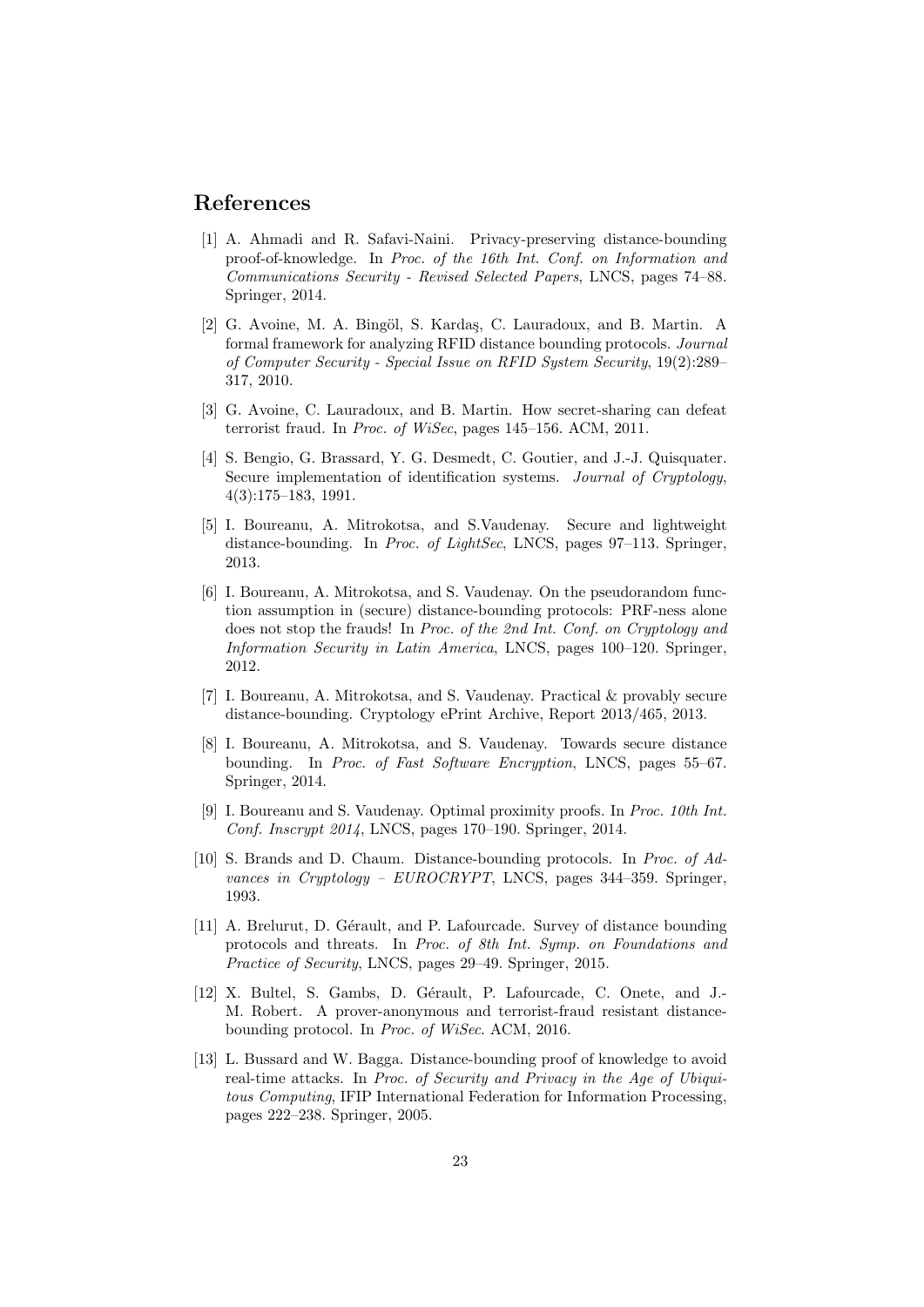- [14] C. Cremers, K. B. Rasmussen, B. Schmidt, and S. Capkun. Distance hijacking attacks on distance bounding protocols. In Proc. of IEEE Symp. on Security and Privacy, pages 113–127. IEEE, 2012.
- [15] U. Dürholz, M. Fischlin, M. Kasper, and C. Onete. A formal approach to distance-bounding RFID protocols. In Proc. of ISC, LNCS, pages 47–62. Springer, 2011.
- [16] M. Fischlin and C. Onete. Terrorism in distance bounding: Modeling terrorist fraud resistance. In Proc. of ACNS, LNCS, pages 414–431. Springer, 2013.
- [17] S. Gambs, M. Killijian, and M. N. del Prado Cortez. Show me how you move and I will tell you who you are. Trans. Data Privacy, 4(2):103–126, 2011.
- [18] S. Gambs, C. Onete, and J.-M. Robert. Prover anonymous and deniable distance-bounding authentication. In Proc. of AsiaCCS, pages 501–506. ACM, 2014.
- [19] J. Hermans, R. Peeters, and C. Onete. Efficient, secure, private distance bounding without key updates. In Proc. of WiSec, pages 207–218. ACM, 2013.
- [20] C. H. Kim, G. Avoine, F. Koeune, F. Standaert, and O. Pereira. The Swiss-Knife RFID distance bounding protocol. In *Proc. of Information Security* and Cryptology, LNCS, pages 98–115. Springer, 2008.
- [21] T. Nakanishi, H. Fujii, Y. Hira, and N. Funabiki. Revocable group signature schemes with constant costs for signing and verifying. In Proc. of Public Key Cryptography, LNCS, pages 463–480. Springer, 2009.
- [22] V. Shoup. Sequences of games: a tool for taming complexity in security proofs, 2004. URL: http://eprint.iacr.org/2004/332.
- [23] S. Vaudenay. On privacy models for RFID. In Proc. of Advances in Cryptology – Asiacrypt, LNCS, pages 68–87. Springer, 2007.
- [24] S. Vaudenay. Private and secure public-key distance bounding: Application to NFC payment. In Proc. of Financial Cryptography, LNCS, pages 207– 216. Springer, 2015.
- [25] S. Vaudenay. Sound proof of proximity of knowledge. In Proc. of 9th Int. Conf. ProvSec, LNCS, pages 105–126. Springer, 2015.

# A Definitions

In this section, we present the classical definitions used implicitly in our formal proofs.

Definition 20. A *symmetric key encryption* scheme SKE is a triplet of algorithms (SKE.gen, SKE.enc, SKE.dec) s.t.:

SKE.gen( $1^{\lambda}$ ): returns a secret key sk from the security parameter  $\lambda$ .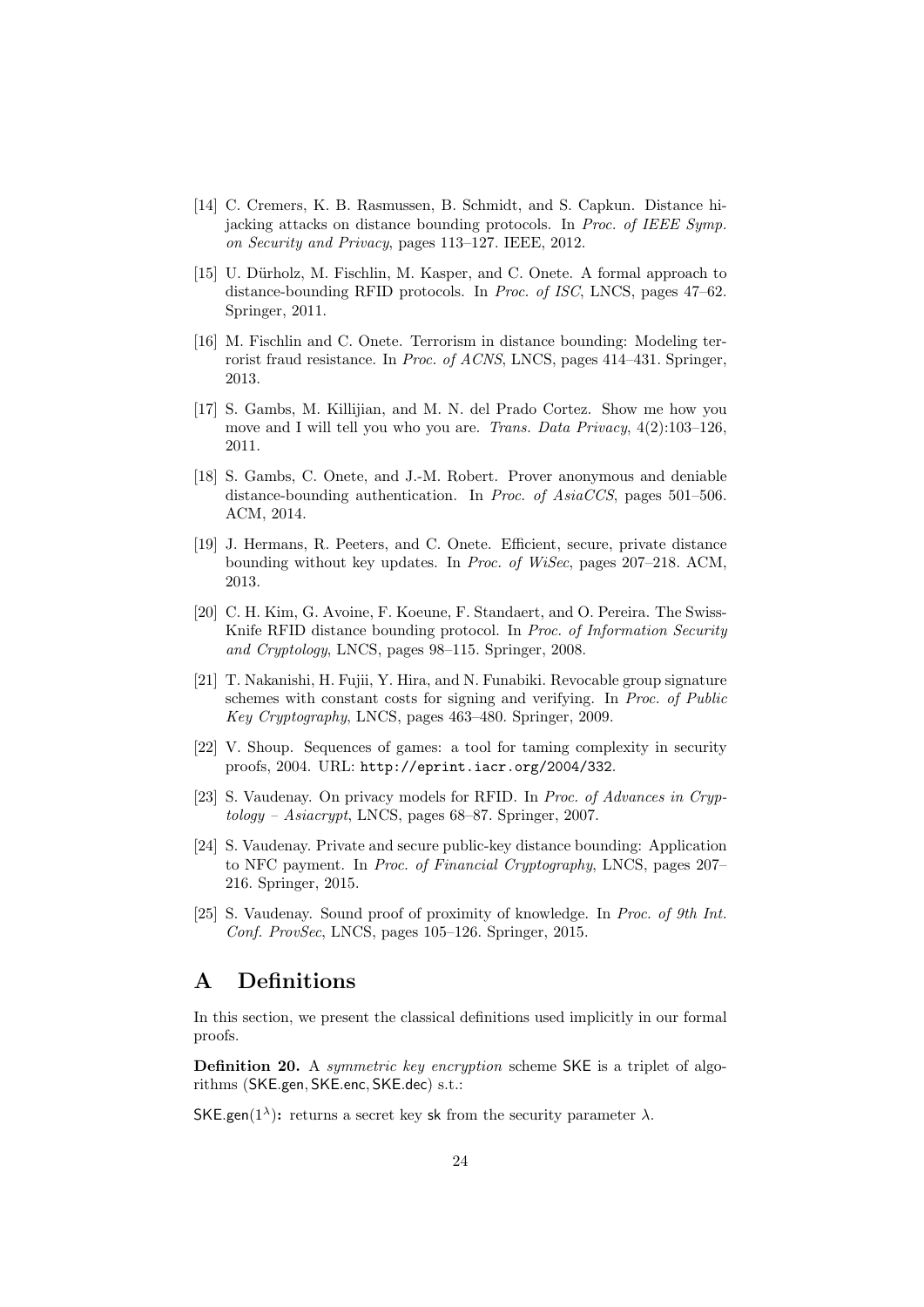SKE.enc<sub>sk</sub> $(m)$ : returns a ciphertext c from the message m and the key sk.

SKE.dec<sub>sk</sub> $(c)$ : returns a plaintext m from the ciphertext c and the key sk.

A symmetric key encryption scheme is said *correct* if and only if  $SKE-dec_{sk}(SKE.enc_{sk}(m)) =$  $m$  for any message  $m$  and any secret key sk generated by SKE.gen.

**Definition 21.** A *public key encryption* scheme PKE is a triplet of algorithms (PKE.gen, PKE.enc, PKE.dec) s.t.:

- PKE.gen( $1^{\lambda}$ ): returns a public/private key pair (pk, sk) from the security parameter  $\lambda$ .
- **PKE.enc**<sub>pk</sub> $(m)$ : returns a ciphertext c from the message m and the public key pk.
- PKE.dec<sub>sk</sub> $(c)$ : returns a plaintext m from the ciphertext c and the private key sk.

A public key encryption scheme is said *correct* if and only if  $PKE.dec_{sk}(PKE.enc_{pk}(m)) =$ m for any message  $m$  and any key pair ( $pk, sk$ ) generated by PKE.gen.

**Definition 22.** Let  $SKE = (SKE,gen, SKE,enc, SKE,dec)$  be a symmetric key encryption scheme. SKE is said to be *indistinguishable against adaptive cho*sen ciphertext attack (IND-CCA2) when for any adversary  $A = (A_0, A_1)$ , the following advantage probability  $\mathsf{Adv}^{\mathsf{IND-CCA2}}_{\mathcal{A},\mathsf{SKE}}(1^{\lambda})$  is negligible:

$$
\left|\Pr\left[\begin{array}{l} \mathsf{k} \leftarrow \mathsf{SKE}.\mathsf{gen}(1^{\lambda}), b \stackrel{\$}{\leftarrow} \{0, 1\}\\ b' \leftarrow \mathcal{A}_0^{\overline{\mathsf{SKE}}.\mathsf{enc}_{\mathsf{k}}(\mathsf{LR}_b), \overline{\mathsf{SKE}}.\mathsf{dec}_{\mathsf{k}}(\lambda)}; b = b' \right] - \frac{1}{2} \right|\right.
$$

where the oracles  $\overline{\mathsf{SKE}}$ .enc<sub>k</sub>(LR<sub>b</sub>),  $\overline{\mathsf{SKE}}$ .dec<sub>k</sub> are defined as:

- $\overline{\mathsf{SKE}}$ .enc<sub>k</sub>(LR<sub>b</sub>(m<sub>0</sub>, m<sub>1</sub>)): returns  $\mathsf{SKE}$ .enc<sub>k</sub>(m<sub>b</sub>) on the message pair  $(m_0, m_1)$ , for a random bit b.
- $\overline{\mathsf{SKE}}$ .dec<sub>k</sub>(c): if c has been generated by  $\overline{\mathsf{SKE}}$ .enc<sub>k</sub>(LR<sub>b</sub>) returns  $\perp$ , else returns  $SKE.$ dec<sub>k</sub> $(c)$ .

**Definition 23.** Let  $PKE = (PKE,gen, PKE,enc, PKE,dec)$  be a public key encryption scheme. PKE is said to be *indistinguishable against adaptive chosen* ciphertext attack when for any adversary  $A = (A_0, A_1)$ , the following advantage probability  $\mathsf{Adv}_{\mathcal{A},\mathsf{PKE}}^{\mathsf{IND-CCA2}}(1^{\lambda})$  defined is negligible:

$$
\left|\Pr\left[\begin{array}{l}(\mathsf{pk},\mathsf{sk})\leftarrow \mathsf{PKE}.\mathsf{gen}(1^{\lambda}), b\stackrel{\hspace{0.1em}\mathsf{\scriptscriptstyle\$}}{\leftarrow}\{0,1\}\\b^{\prime}\leftarrow \mathcal{A}^{\overline{\mathsf{PKE}}.\mathsf{enc}_{\mathsf{pk}}(\mathsf{LR}_{\mathsf{b}})}, \overline{\mathsf{PKE}}.\mathsf{dec}_{\mathsf{sk}}(\mathsf{pk},\lambda)^{\text{:}}}\right. b=b^{\prime}\right]-\frac{1}{2}\right|\end{array}\right|
$$

where the oracles  $\overline{\mathsf{PKE}}$ .enc<sub>pk</sub>(LR<sub>b</sub>),  $\overline{\mathsf{PKE}}$ .dec<sub>sk</sub> are defined as:

- $\overline{\textsf{PKE}}$ .enc<sub>pk</sub>(LR<sub>b</sub>(m<sub>0</sub>, m<sub>1</sub>): returns PKE.enc<sub>pk</sub>(m<sub>b</sub>) on the message pair (m<sub>0</sub>, m<sub>1</sub>), for a random bit b.
- $\overline{\mathsf{PKE}}.\mathsf{dec}_{\mathsf{sk}}(c)$ : if c has been generated by  $\overline{\mathsf{PKE}}.\mathsf{enc}_{\mathsf{pk}}(\mathsf{LR}_{\mathsf{b}})$  returns  $\perp$ , else returns  $PKE.dec_{sk}(c)$ .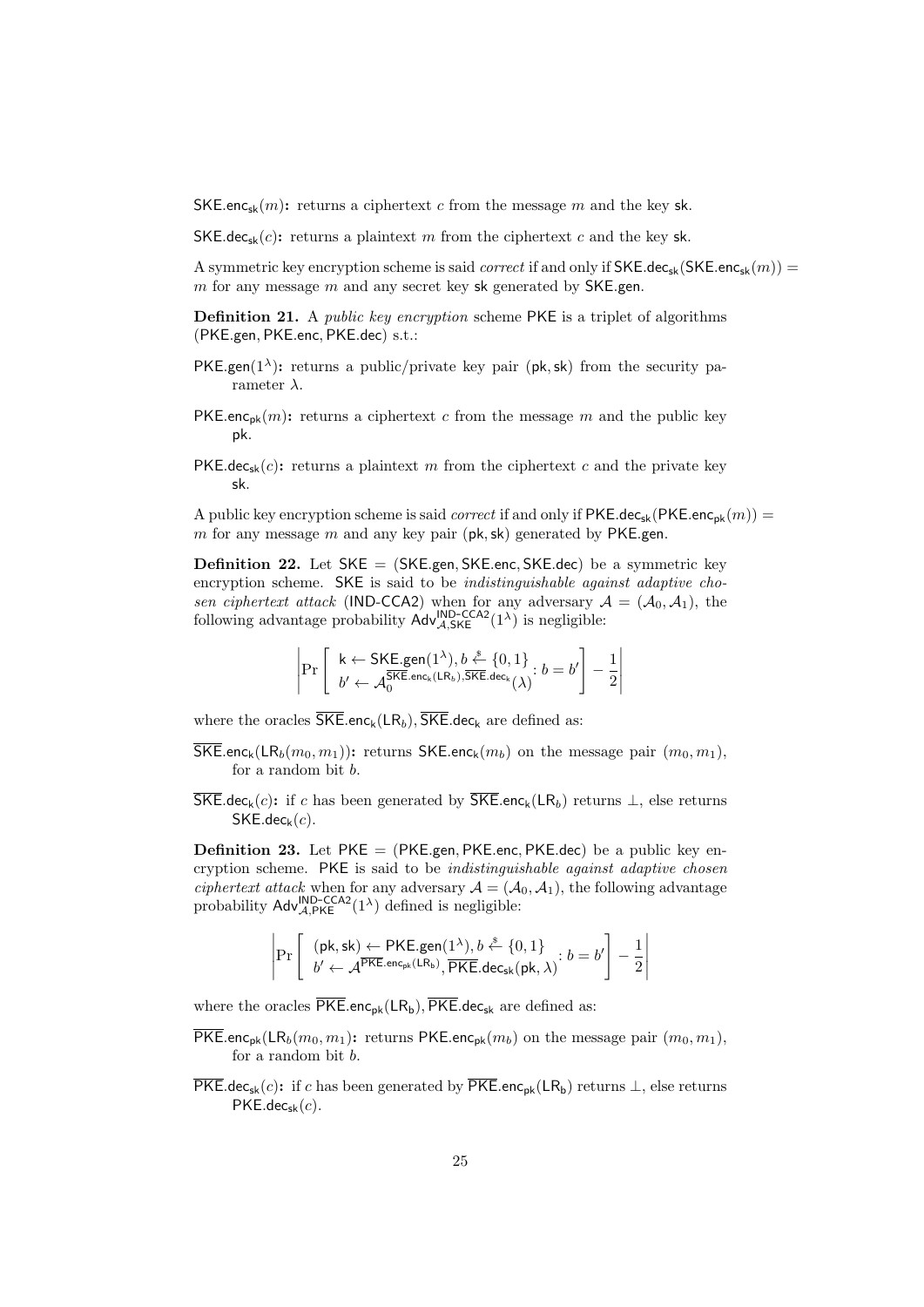Definition 24. A message authentication scheme MAC is a triplet of algorithms (MAC.gen, MAC.sig, MAC.ver) s.t.:

MAC.gen( $1^{\lambda}$ ): returns a secret key sk from the security parameter  $\lambda$ .

 $MAC.size_{sk}(m)$ : returns a tag s from the message m and the key sk.

MAC.ver<sub>sk</sub> $(s, m)$ : returns a verification bit v from the tag s and the key sk.

A message authentication scheme is said *correct* if and only if MAC.ver<sub>sk</sub> $(m, MAC, sig_{sk}(m)) =$ 1 for any message  $m$  and any key sk generated by MAC.gen.

Definition 25. A *digital signature scheme* SIG is a triplet of algorithms (SIG.gen, SIG.sig, SIG.ver) s.t.:

SIG.gen( $1^{\lambda}$ ): returns a key pair (sk, vk) from the security parameter  $\lambda$ .

 $\mathsf{SIG}.\mathsf{sig}_{\mathsf{sk}}(m)$ : returns a signature s from the message m and the signing key sk.

SIG.ver<sub>vk</sub> $(s, m)$ : returns a verification bit v from the signature s and the verification key vk.

A digital signature scheme is said *correct* if and only if  $\textsf{SIG}.\textsf{ver}_{\textsf{pk}}(m, \textsf{SIG}.\textsf{sig}_{\textsf{sk}}(m)) =$ 1 for any message  $m$  and any key pair (sk, vk) generated by SIG.gen.

**Definition 26.** Let  $MAC = (MAC, gen, MAC, sig, MAC, ver)$  be a message authentication scheme. MAC is said to be *unforgeable against chosen massage* attack (EUF-CMA) when for any adversary  $A$ , the following advantage probability  $Adv_{A, MAC}^{\text{EUF-CMA}}(1^{\lambda})$  is negligible:

$$
\Pr\left[\begin{array}{l} \mathsf{k} \leftarrow \mathsf{MAC}.\mathsf{gen}(1^\lambda) \\ (s, m) \leftarrow \mathcal{A}^{\overline{\mathsf{MAC}}.\mathsf{sign}_\mathsf{k},\overline{\mathsf{MAC}}.\mathsf{ver}_\mathsf{k}}(\lambda) \end{array}\right] \mathsf{MAC}.\mathsf{ver}_\mathsf{k}(s,m) = 1\right]
$$

where the oracles  $\overline{\text{MAC}}$ .sign<sub>k</sub>,  $\overline{\text{MAC}}$ .ver<sub>k</sub> are defined as:

 $\mathsf{MAC}.\mathsf{sign}_{\mathsf{k}}(m)$ : returns  $(m, \mathsf{MAC}.\mathsf{sig}_{\mathsf{k}}(m))$  on input  $m$ .

 $\overline{\text{MAC}}.\text{very}(s, m):$  if s has been generated by  $\overline{\text{MAC}}.\text{sign}_k(m)$  returns  $\perp$ , else returns MAC.ver $_k(m, s)$ .

**Definition 27.** Let  $SIG = (SIGgen, SIG.size, SIGvere)$  be a digital signature scheme. SIG is said to be *unforgeable against chosen massage attack* when for any adversary  $A$ , the following advantage probability  $\text{Adv}_{A, \text{SIG}}^{\text{EUF-CMA}}(1^{\lambda})$  is negligible:

$$
\Pr\left[\begin{array}{l} \mathsf{k} \leftarrow \mathsf{SIG}.\mathsf{gen}(1^\lambda) \\ (s, m) \leftarrow \mathcal{A}^{\overline{\mathsf{SIG}}.\mathsf{sign}_{\mathsf{sk}},\overline{\mathsf{SIG}}.\mathsf{ver}_{\mathsf{vk}}(\mathsf{vk}, \lambda)} \rightcolon \mathsf{SIG}.\mathsf{ver}_{\mathsf{vk}}(s, m) = 1 \right]
$$

where the oracles  $\overline{\overline{\mathsf{SIG}}}.$  sign<sub>sk</sub>,  $\overline{\mathsf{SIG}}.$  ver<sub>vk</sub> are defined as:

 $\overline{\mathsf{SIG}}$ .sign<sub>sk</sub> $(m)$ : returns  $(m, \mathsf{SIG}$ .sig<sub>sk</sub> $(m))$  on message m.

 $\overline{\mathsf{SIG}}$ .ver<sub>vk</sub> $(s, m)$ : if s has been generated by  $\overline{\mathsf{SIG}}$ .sign<sub>sk</sub> $(m)$  returns  $\perp$ , else returns  $SIG.ver_{<sub>vk</sub>}(s, m)$ .

In this case, the verification oracle is optional since the adversary knows the verification key and can simulate it.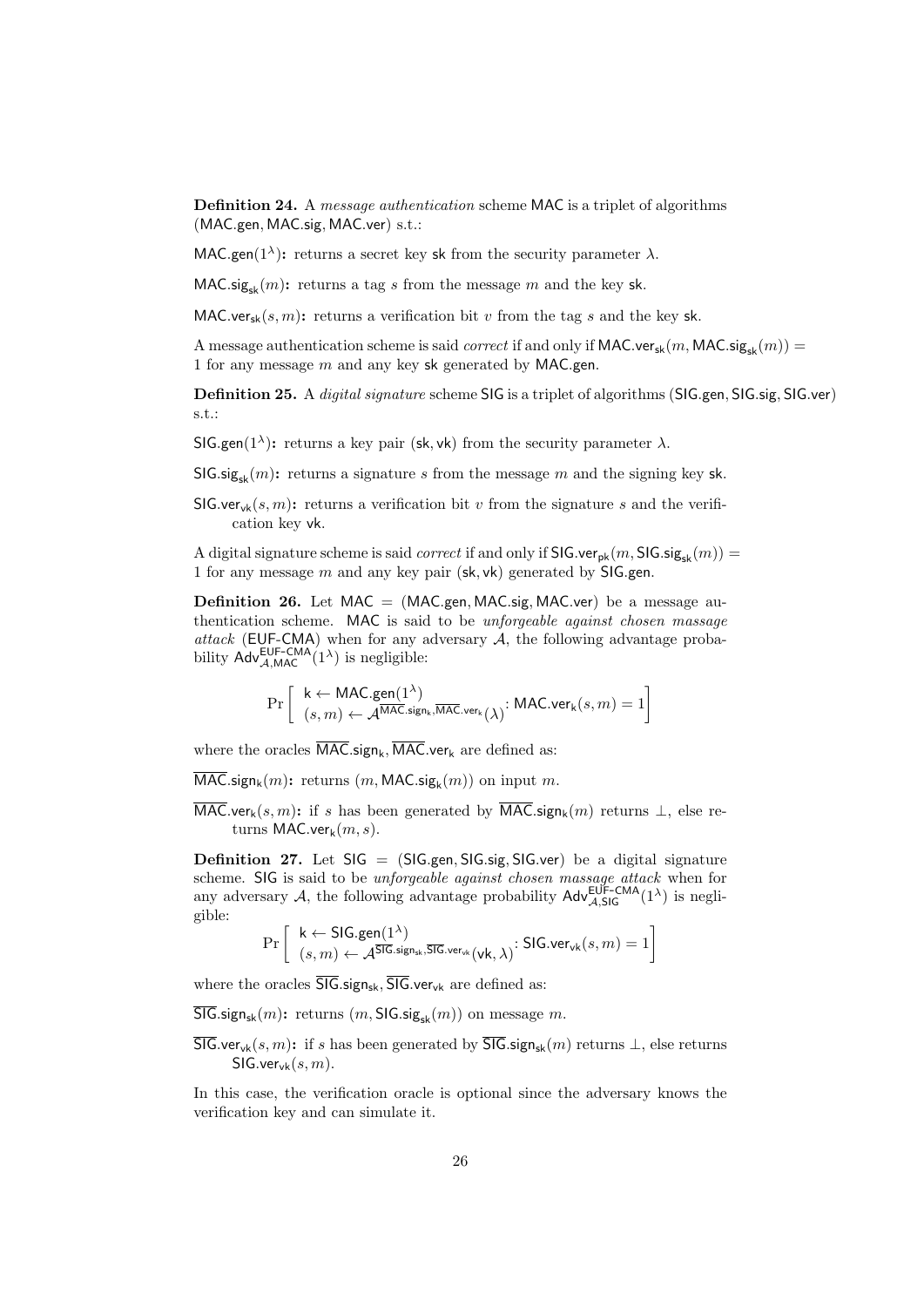Definition 28. A revocable group signature scheme G-SIG is defined by six algorithms:

- **G.gen**(1<sup> $\lambda$ </sup>): According to a security parameter k, returns a group/master key pair (gpk, msk) and two empty lists: the user list UL and the revoked user list RL.
- G.join<sub>msk</sub>(i, gpk, UL): is a protocol between a user  $U_i$ s (using gpk) and a group manager  $GM$  (using msk and gpk).  $U_i$  interacts with  $GM$  to obtain a group signing key  $\textsf{ssk}_i$ . Finally,  $GM$  outputs a value reg<sub>i</sub> and adds  $U_i$  to UL.
- G.rev<sub>msk</sub>(*i*, UL, RL, gpk): computes revocation logs rev<sub>i</sub> for  $U_i$ , using reg<sub>i</sub>, gpk and msk, and moves  $U_i$  from UL to RL.
- $\mathsf{G}.\mathsf{sig}_{\mathsf{ssk}_i}(m)$ : returns a group signature  $\sigma$  for the message m.
- **G.ver**<sub>gpk</sub>( $\sigma$ ,  $m$ , RL): returns 1 if  $\sigma$  is valid for the message m and the signing key  $ssk_i$  of a non-revoked user, and 0 otherwise.
- G.ope<sub>msk</sub>( $\sigma$ ,  $m$ , UL, gpk): outputs the identity of  $U_i$  who generated the signature σ.

Definition 29. Let G-SIG be a group signature scheme. The anonymity experiment  $Exp_{A,G-SIG}^{Anon}(\lambda)$  for the adversary A on G-SIG is defined as follows. A interact with a challenger who creates (UL, RL, msk, gpk) using  $G_{\text{gen}}(1^{\lambda})$ , gives gpk to A, and sets the lists CU and  $\Sigma$ . During this phase A has access to G-oracles:

- $\overline{G}$ .Join ${}^h(\cdot)$ : On input  $i,$  creates  $P_i$  with  $\mathsf{G}$ .join $_{\mathsf{msk}}(i,\mathsf{gpk},\mathsf{UL}).$
- $\overline{G}$ .Join<sup>c</sup>(·): On input *i*, creates  $P_i$  with G.join<sub>msk</sub>(*i*, gpk, UL) with A, and adds him to CU.
- $\overline{G}$ .Revoke(·): On input *i*, revokes  $P_i$  with G.rev<sub>msk</sub>(*i*, RL, UL, gpk).
- $\overline{G}$ . Corrupt( $\cdot$ ): On input *i*, returns the secret information of an existing  $P_i$ . If  $P_i \in \mathsf{UL}$ , it sends ssk<sub>i</sub> to A and adds  $P_i$  to CU.
- $G.\mathsf{Sign}(\cdot,\cdot)$ : On input i, returns a signature  $\sigma_p$  on behalf of  $P_i$ , using  $\mathsf{G}.\mathsf{sig}_{\mathsf{ssk}_i}(m)$ , and adds the pair  $(m, \sigma_p)$  to  $\Sigma$ .
- $\overline{G}$ . Open $(\cdot, \cdot)$ : On input i, opens a signature  $\sigma$  on m and returns  $P_i$  to A, using the algorithm  $\mathsf{G}.\mathsf{ope}_{\mathsf{msk}}(\sigma,m,\mathsf{UL},\mathsf{gpk})$ . This oracle rejects all signatures produced by  $G.\mathsf{Sign}_b(\cdot, \cdot)$ .

A outputs  $(i_0, i_1)$  to the challenger. If  $i_0$  and  $i_1 \in \text{CU}$ , the challenger stops. Otherwise, he picks  $b \stackrel{\$}{\leftarrow} \{0,1\}$  and sends it to A. A cannot henceforth use  $\overline{G}$ .Corrupt( $\cdot$ ) and  $\overline{G}$ .Revoke( $\cdot$ ) on  $i_0$  or  $i_1$ . Moreover, A has access to the Goracle:

 $\overline{G}$ .Sign<sub>b</sub>(·,·): On input m, returns  $\mathsf{G}.\mathsf{sig}_{\mathsf{ssk}_{i_b}}(m)$ .

Finally, A outputs b'. If  $(b = b')$  the challenger outputs 1, else he outputs 0. Define  $\mathsf{Adv}_{G\text{-}SIG}^{\text{Anon}}(\lambda)$  as in Definition 18. A group signature G-SIG is anonymous when  $\mathsf{Adv}_{\mathsf{G-SIG}}^{\mathsf{Anon}}(\lambda)$  is negligible.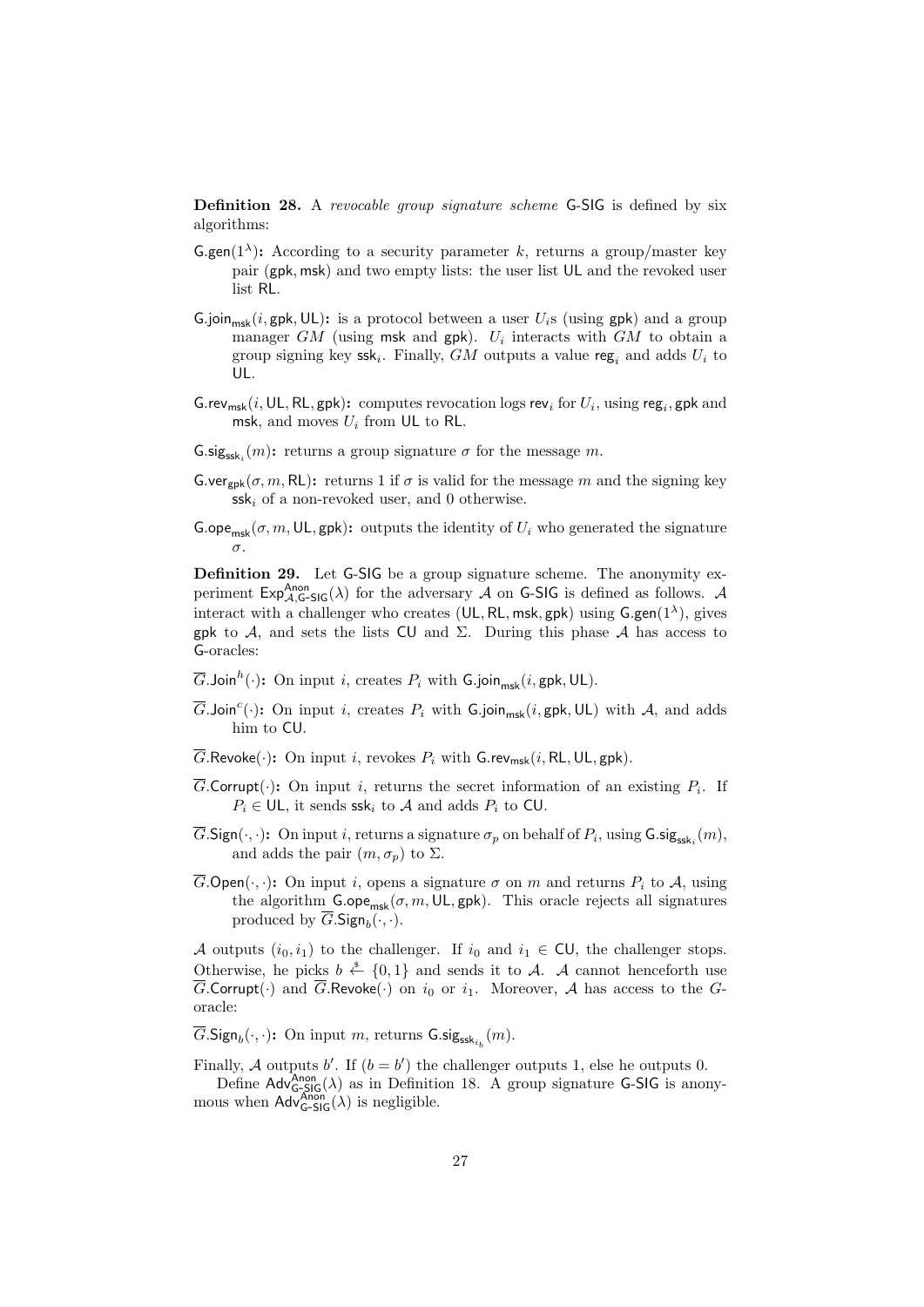## B Security Proofs

### B.1 Distance-Hijacking resistance

*Proof of Thm 15.* First note that if  $A$  uses Prompt for the initial message, *i.e.*, he lets an honest prover send it and then his authentication automatically fails, as idpub(P) and/or idprv(P) do not correspond to the identity of A.

Hence, consider the case in which  $A$  initiated the protocol with a message  $e^*$  (associated with  $\alpha^*, \beta^*$ ). Let e (and  $\alpha||\beta$ ) denote the values picked by the nearby honest prover P. For each challenge  $c_i$ , either A uses Prompt to let F respond or he uses Commit to respond himself before receiving  $c_i$ .

- If he uses Prompt, his response is valid with probability  $\frac{1}{2}$ . This is the probability to have  $\alpha_i = \alpha_i^*$  (or  $\beta_i = \beta_i^*$ ).
- If he uses Commit, either  $\alpha_i^* = \beta_i^* \oplus m_i$ , and he can commit to a correct response with probability 1, or  $\alpha_i^* \neq \beta_i^* \oplus m_i$ , and he must guess the challenge to commit to the correct response. Since  $m$  is uniformly distributed and unknown to A at the time when he picks  $\alpha||\beta$ ,  $Pr[\alpha_i^* = \beta_i^* \oplus m_i] = \frac{1}{2}$ . Hence, the probability to commit to the valid response is  $Pr[\alpha_i^* = \beta_i^* \oplus m_i]$ .  $1 + Pr[\alpha_i^* \neq \beta_i^* \oplus m_i] \cdot \frac{1}{2} = \frac{3}{4}.$

It follows that the best strategy for  $A$  is to respond by himself, as in a classical DF, using Commit. For *n* challenges, his advantage  $\mathbf{Adv}_{\mathsf{DB}}^{\mathsf{DH}}(\mathcal{A})$  is at most  $\left(\frac{3}{4}\right)^n$ , which is negligible. Г

## B.2 Privacy preserving property

*Proof of Thm 17.* Assume that there is a polynomial-time adversary  $A$  such that  $Adv_{\mathcal{A},TREAD^{Pub}}^{Priv}(\lambda)$  is non-negligible. We show how to build an adversary B such that  $\text{Adv}_{B,\text{PKE}}^{\text{IND-CCA2}}(\lambda)$  is also non-negligible.

Initially, the challenger sends a key  $\mathsf{pk}_v$  to  $\mathcal{B}$ . Then,  $\mathcal{B}$  runs  $\mathsf{DB}.\mathsf{gen}(1^\lambda)$  to generates the setup parameters of the scheme and sends to  $A$  the public set-ups and  $pk_v$ . Having access to PKE-oracles from his challenger,  $\beta$  can simulate the DB-oracles for  $A$  as follows.

- $\overline{\mathsf{DB}}$ .Join<sup>c</sup>(.): On input *i*,  $\mathcal B$  returns the public/secret key pair ( $\mathsf{pk}_i$ ,  $\mathsf{sk}_i$ ) of a new prover  $P_i$  using  $\overline{DB}$ .join( $\lambda$ ).
- DB.Prover( $\cdot$ ): B simulates  $P_i$  for A using  $sk_i$  and  $pk_v$ .
- $\overline{\text{DB}}$ . Verifier:  $\beta$  simulates V for A as follows:
	- **Initialization phase** B receives e from A and computes  $(\alpha||\beta||)$ **idprv** $(P_i)||\sigma_p)$  = PKE.dec<sub>sk<sub>v</sub></sub> $(e)$  using his oracle. If S.ver<sub>vki</sub> $(\sigma_p, \alpha || \beta ||$ idprv $(P_i)) = 0$  (vk<sub>i</sub> is the verification key of  $P_i$ ),  $\beta$  returns  $\bot$  and aborts this simulation. Finally, he picks  $m \stackrel{\$}{\leftarrow} \{0,1\}^n$  and returns it.
	- Distance-bounding phase B picks  $c_i \in \{0, 1\}$ , sends it to A and waits for the response  $r_j$ . He repeats this protocol for all j in  $\{0, \ldots, n\}$ .
	- **Verification phase** If, for all j in  $\{0, \ldots, n\}$ ,  $r_j = \alpha_j$  when  $c_j = 0$  and  $r_j = \beta_j \oplus m_j$  when  $c_j = 1$  then  $\mathcal B$  returns 1 to  $\mathcal A$ , otherwise he returns 0.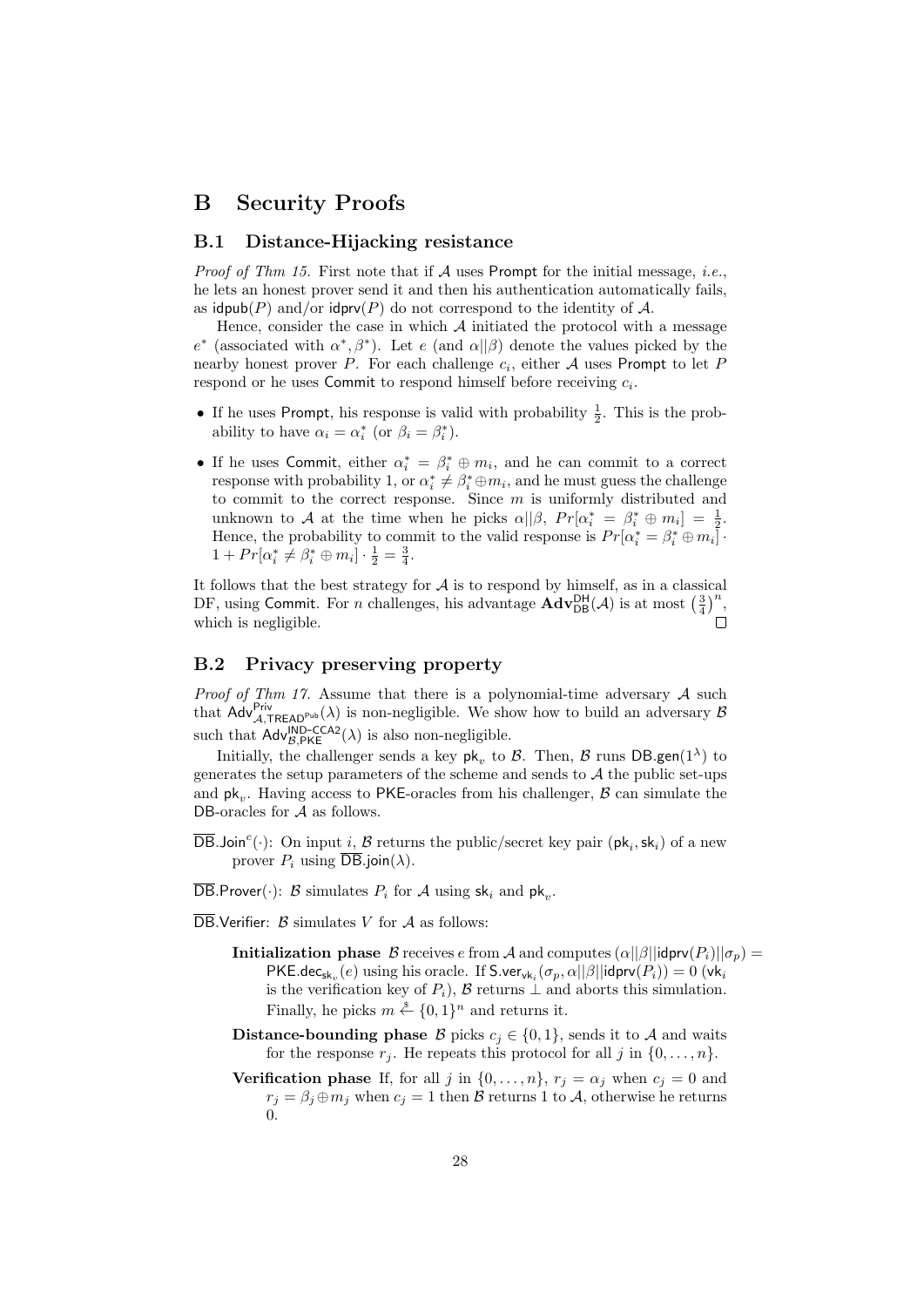A sends  $(i_0, i_1)$  to B. Then, B instantiates a counter  $l := 0$  and simulates the challenge oracle  $\overline{DB}$ . Prover<sub>b</sub> as follows.

- **Initialization phase** B picks  $\alpha || \beta \stackrel{s}{\leftarrow} \{0,1\}^{2n}$  and computes the signatures  $\sigma_p^0 = \mathsf{S}.\mathsf{sig}_{\mathsf{sk}_{i_0}}(\alpha||\beta||\mathsf{idprv}(P_{i_0}))$  and  $\sigma_p^1 = \mathsf{S}.\mathsf{sig}_{\mathsf{sk}_{i_1}}(\alpha||\beta||\mathsf{idprv}(P_{i_1})).$  He sends the messages  $m_0=(\alpha||\beta||\mathsf{idprv}(P_{i_0})||\sigma_p^0)$  and  $m_1=(\alpha||\beta||\mathsf{idprv}(P_{i_1})||\sigma_p^1)$ to his challenge encryption oracle  $SKE.enc_k(LR_b(\cdot, \cdot))$  in order to obtain e. Afterwards, he sets List<sub>l</sub> =  $(\alpha, \beta, e)$  and increments the counter l by one. Finally, he returns e and receives m.
- Distance-bounding phase  $\beta$  uses  $\alpha$ ,  $\beta$  and m to correctly respond to the challenges  $c_i$  sent by  $\mathcal{A}$ .
- Verification phase  $\beta$  receives  $Out_V$  from A.

After the challenge phase, the oracles  $\overline{DB}$ . Join<sup>c</sup>(.) and  $\overline{DB}$ . Prover(.) are simulated by  $\beta$  as in the first phase of the experiment.  $\overline{DB}$ . Verifier is simulated as follows:

- **Initialization phase** B receives e from A. If there is no  $0 \leq d \leq l$  such that List<sub>d</sub> = ( $\alpha, \beta, e$ ), B simulates the oracle as in the first phase. Otherwise,  $\mathcal{B}$  picks  $m \stackrel{\$}{\leftarrow} \{0,1\}^n$  and returns it.
- **Distance-bounding phase** B picks  $c_i \in \{0, 1\}$ , sends it to A and waits the response  $r_j$ . It repeats this protocol for all j in  $\{0, \ldots, n\}$ .
- **Verification phase** Using List<sub>d</sub> =  $(\alpha, \beta, e)$ , if for all  $j \in \{0, ..., n\}$ ,  $r_j = \alpha_j$ when  $c_j = 0$  and  $r_j = \beta_j \oplus m_j$  when  $c_j = 1$ ,  $\beta$  returns 1 to  $\mathcal{A}$ . Otherwise, he simply returns 0.

Finally,  $A$  returns  $b'$  to  $B$  who returns it to the challenger.

The experiment is perfectly simulated for  $A$ , and in consequence  $B$  wins his experiment with the same probability that  $\mathcal A$  wins his. Thus,  $\mathsf{Adv}_{\mathcal A,\mathsf{TREAD}^{\mathsf{Pub}}_{\mathsf{pub}}}^{\mathsf{Priv}}(\lambda)$  $\mathsf{Adv}_{\mathcal{B},\mathsf{PKE}}^{\mathsf{IND-CCA2}}(\lambda)$ , contradicting the assumption on PKE.  $\Box$ 

#### B.3 Anonymity preserving property

*Proof of Thm 19.* Assume that there is a polynomial-time adversary  $A$  such that  $Adv_{\mathcal{A}, \mathsf{TREAD}^{Ano}}^{Ano}(\lambda)$  is non-negligible. We show how to construct an adversary  $\mathcal B$  such that  $\mathsf{Adv}_{\mathcal B,\mathsf{G-SIG}}^{\mathsf{Anon}}(\lambda)$  is also non-negligible.

Initially, the challenger sends a key gpk and a revoked list RL to  $\beta$ . Then,  $\beta$ generates a public/private key pair  $pk_v, sk_v$  for the verifier using  $PKE$ .gen(1<sup> $\lambda$ </sup>). Thus,  $\mathcal{B}$  sends ( $\mathsf{pk}_v$ ,  $\mathsf{gpk}, \mathsf{RL}$ ) to  $\mathcal{A}$  and creates the empty list CU. Having access to G-SIG-oracles from his challenger,  $\beta$  can simulate the DB-oracles for  $\mathcal A$  as follows:

 $\overline{\mathsf{DB}}$ .Join<sup>h</sup>(·): On input *i*, creates  $P_i$  with  $\overline{G}$ .Join<sup>h</sup>(·), and adds  $P_i$  to UL.

- $\overline{\mathsf{DB}}$ .Join<sup>c</sup>(.): On input *i*, creates a corrupted  $P_i$  with  $\overline{G}$ .Join<sup>c</sup>(.), adds  $P_i$  to UL and  $CU$ , and returns  $ssk_i$ .
- $\overline{\text{DB}}$ .Revoke(·): On input *i*, revokes  $P_i$  with  $\overline{G}$ .Revoke(·), which updates RL and returns it.